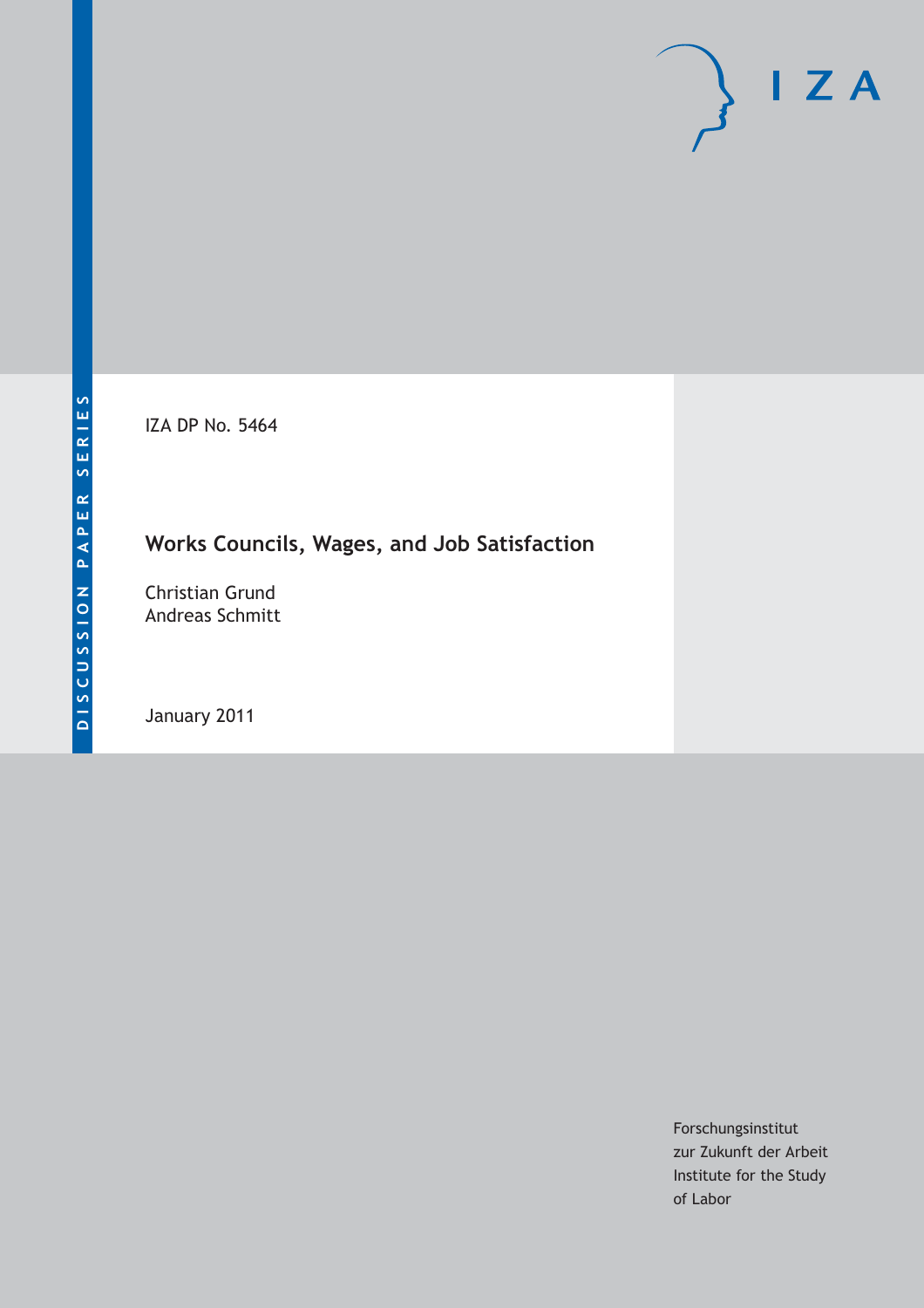# **Works Councils, Wages, and Job Satisfaction**

## **Christian Grund**

*University of Würzburg and IZA* 

### **Andreas Schmitt**

*University of Würzburg* 

### Discussion Paper No. 5464 January 2011

IZA

P.O. Box 7240 53072 Bonn Germany

Phone: +49-228-3894-0 Fax: +49-228-3894-180 E-mail: iza@iza.org

Any opinions expressed here are those of the author(s) and not those of IZA. Research published in this series may include views on policy, but the institute itself takes no institutional policy positions.

The Institute for the Study of Labor (IZA) in Bonn is a local and virtual international research center and a place of communication between science, politics and business. IZA is an independent nonprofit organization supported by Deutsche Post Foundation. The center is associated with the University of Bonn and offers a stimulating research environment through its international network, workshops and conferences, data service, project support, research visits and doctoral program. IZA engages in (i) original and internationally competitive research in all fields of labor economics, (ii) development of policy concepts, and (iii) dissemination of research results and concepts to the interested public.

IZA Discussion Papers often represent preliminary work and are circulated to encourage discussion. Citation of such a paper should account for its provisional character. A revised version may be available directly from the author.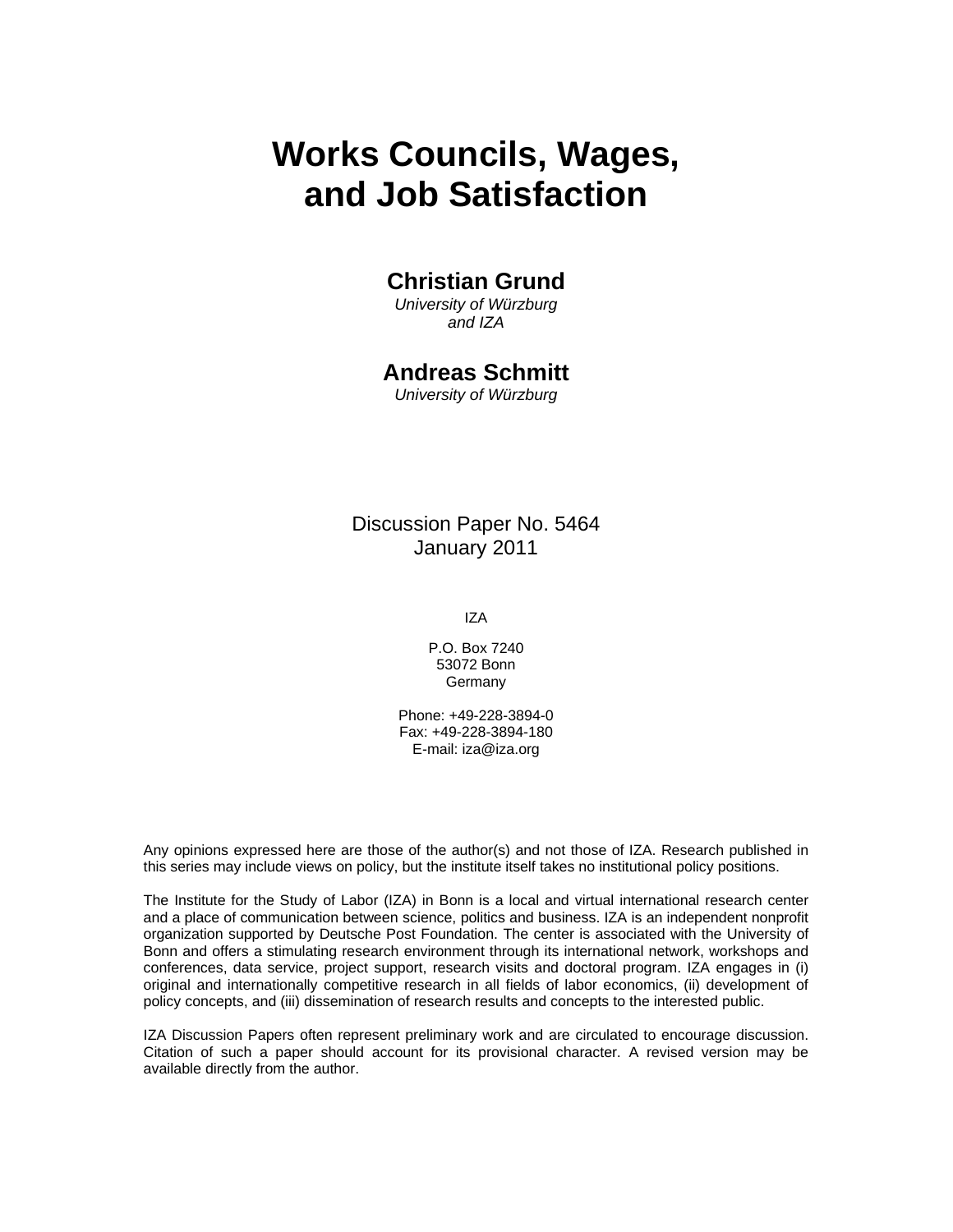IZA Discussion Paper No. 5464 January 2011

## **ABSTRACT**

## **Works Councils, Wages, and Job Satisfaction**

We investigate the effects of works councils on employees' wages and job satisfaction in general and for subgroups with respect to sex and occupational status. Making use of a German representative sample of employees, we find that employees, who move to a firm with a works council, report increases in job satisfaction, but do not receive particular wage increases. Especially the job satisfaction of female employees is affected by a change in works council status. However, we do not find support for the hypothesis that the introduction of a works council itself increases wages or job satisfaction for the employees staying at the firm.

JEL Classification: M5, J30, J53

Keywords: job satisfaction, wages, works councils

Corresponding author:

Christian Grund Department of Business and Economics University of Würzburg Sanderring 2 97070 Würzburg **Germany** E-mail: ch.grund@uni-wuerzburg.de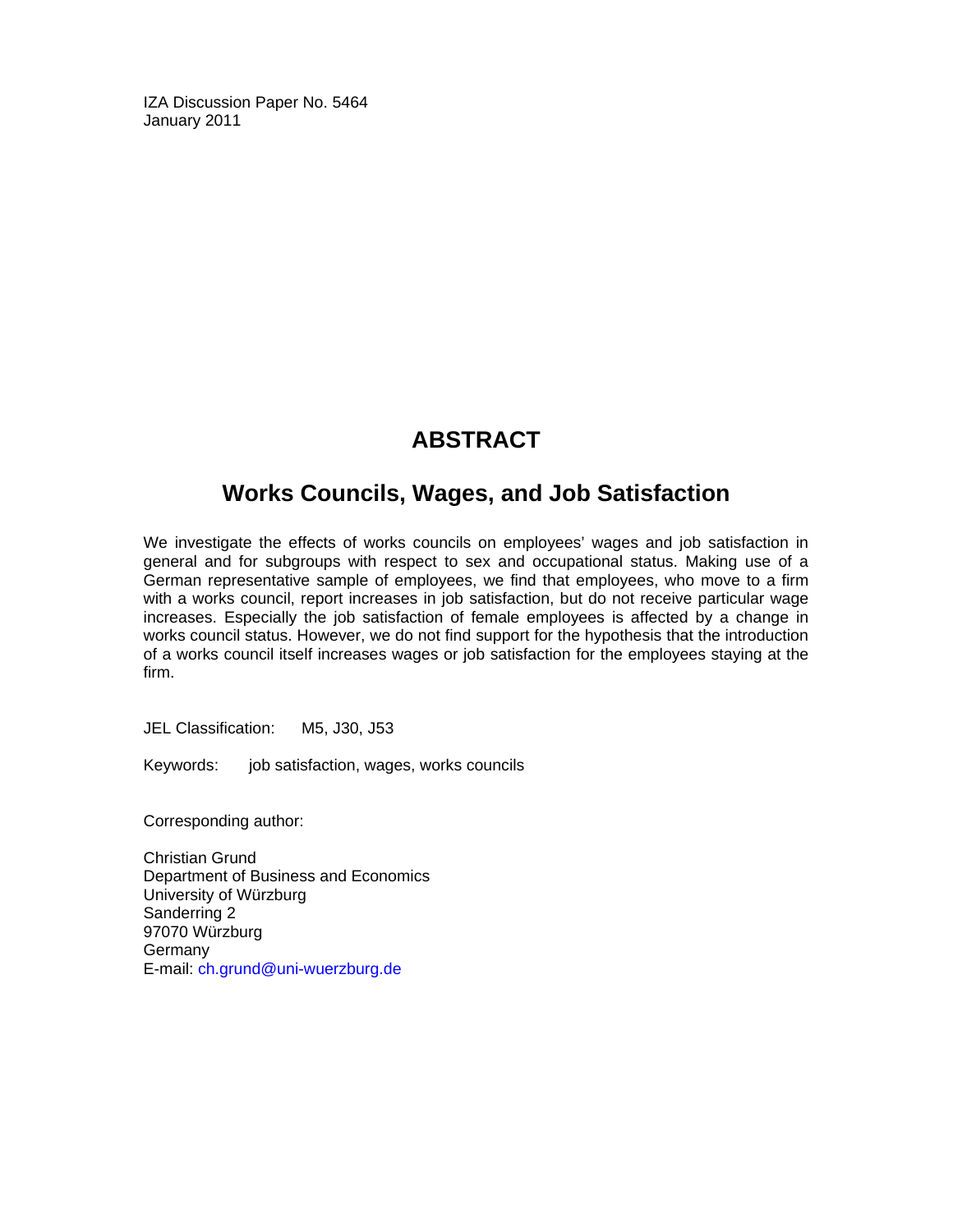#### **I. Introduction**

Works councils – representing the workforce of a firm – are supposed to function as firm-level complements to national or sectoral labor negotiations in several countries. They are supposed to foster communication between employees and management and to build trustful and cooperative relations within the firm. The intended purpose is therefore to create some kind of economic rent rather than purely counteract the decision of the management in order to redistribute rents in favor of employees. Theoretical considerations and empirical evidence show that the presence of works councils may affect both the allocation and the distribution of rents (Freeman and Lazear, 1995; Addison et al., 2001). The possible efficiency effect, for instance driven by a voice function in the sense of Hirschman (1970), is also beneficial for the employer.

Works councils do not have the right to bargain over wages in general. They may only negotiate issues with the local management that are not covered by collective agreements with unions. However, works councils may influence wages indirectly even without being directly involved in the bargaining process. Works councils may use their codetermination rights on many other issues for rent-seeking activities and informal negotiations with the management. If they fail to reach an agreement in informal negotiations with the management, works councils can hinder or delay decisions on issues with codetermination rights. Works councils' opportunities for a wage premium include allocating workers into higher defined occupational wage groups or working towards wages above the collective wage agreements.

Works councils may also influence employees' job satisfaction both directly and indirectly. They usually have codetermination rights on working time regulations as well as health and safety issues at the workplace. Besides they may affect changes in work processes, the working environment and job content. Moreover, they may use their bargaining power to negotiate work practices that require lower effort costs of the employees (Hübler and Jirjahn, 2003). If they use these rights in favor of the employees, an increased level of job satisfaction may occur.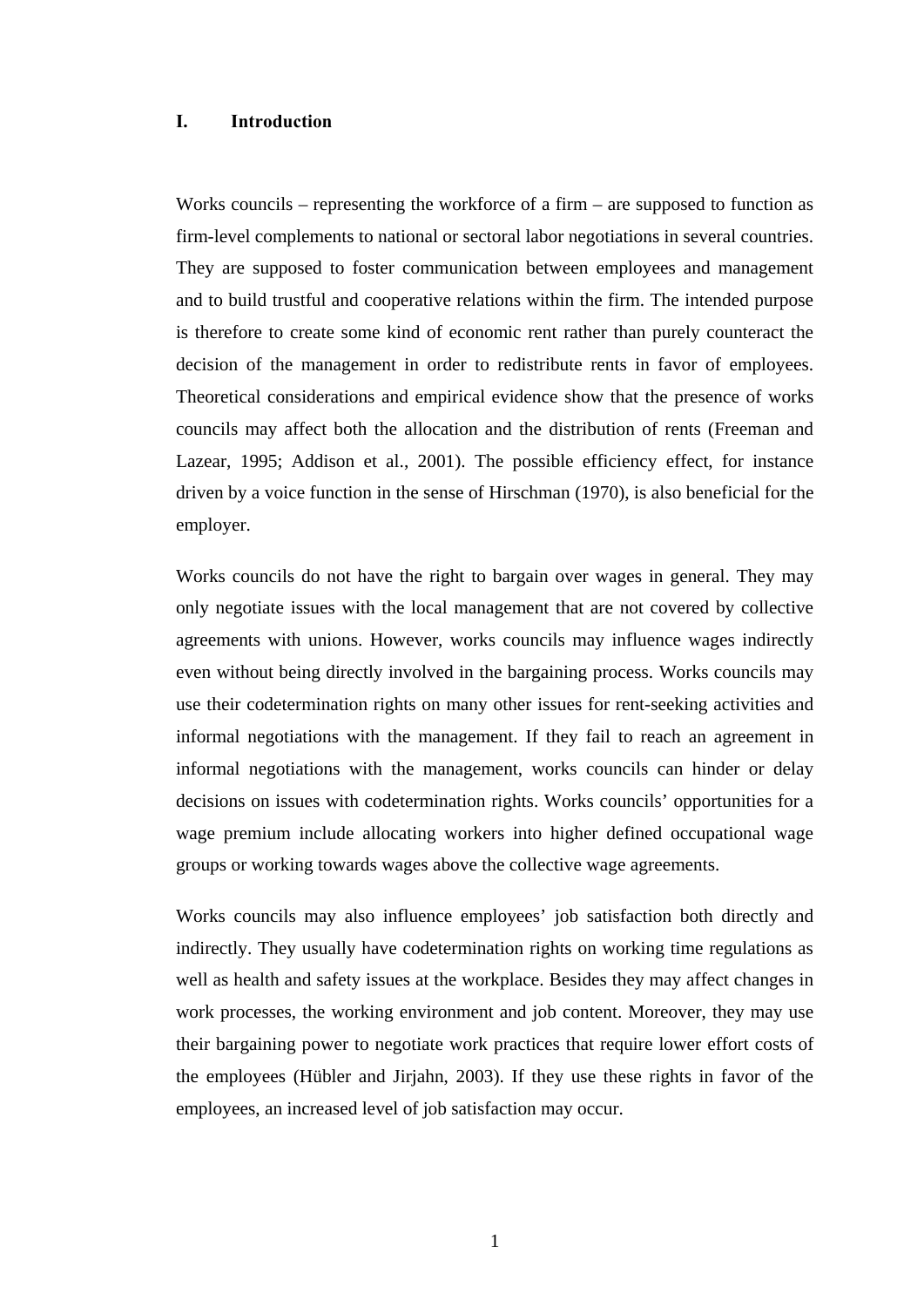The aim of this study is to examine the impact of works councils on wages and job satisfaction. In contrast to some previous studies, which have mostly used establishment data, we focus on the employees' perspective. We use data from the German Socio-Economic Panel (GSOEP) of the years 2001 and 2006. The GSOEP is a rich representative data set of people living in Germany. We examine changes in the works council's status on wages and job satisfaction. We argue that certain groups of employees may benefit more than others and therefore, we also analyse whether subgroups of employees with respect to sex (men vs. women) and occupational status (blue collar vs. white collar workers) are affected in particular. Moreover, the overall sample contains stayer and those employees, who move to another firm during the observation period. A works council is introduced in certain firms when considering stayer. Mover are likely to switch to firms with existing works councils. This is the first contribution on the topic with an explicit distinction between stayer and mover.

Previous studies on the effects of works councils and wages use establishment data by the majority. Most focus on consequences from a firm's perspective, e.g. on productivity and profits (Addison et al., 1996, 2000, 2001; Zwick, 2004) or investments (Askildsen et al., 2006; Addison et al., 2007). Some others examine the interactive role of collective agreements and works councils on the wage policy of firms (Heywood et al., 1998; Heywood and Jirjahn, 2002; Nergaard et al. 2009) or the wage level (Hübler and Jirjahn, 2003). Addison et al. (2010) use German linked employer-employee data (LIAB) for their cross section analysis of the year 2001. They find a positive relation between wages and works councils in general and in particular for women. This result has also been found by Gartner and Stefan (2004) as well as Heinze and Wolf (2010). To the best of our knowledge there is just one study that also uses individual data over time. Based on the GSOEP and the IAB data, Kraft and Lang (2008) focus on the introduction of a works council and do not find an effect on wages. They neither distinguish between job mover and stayer nor control for the economic situation of the firms.

Freeman (1978) was one of the first, who argues that job satisfaction is an economically relevant variable. Several contributions examined the effect of unions on job satisfaction since then (e.g. Borjas, 1979; Bender and Sloane, 1998; Hammer and Avgar, 2005; Artz, 2010). These studies focus on the U.S., where unions usually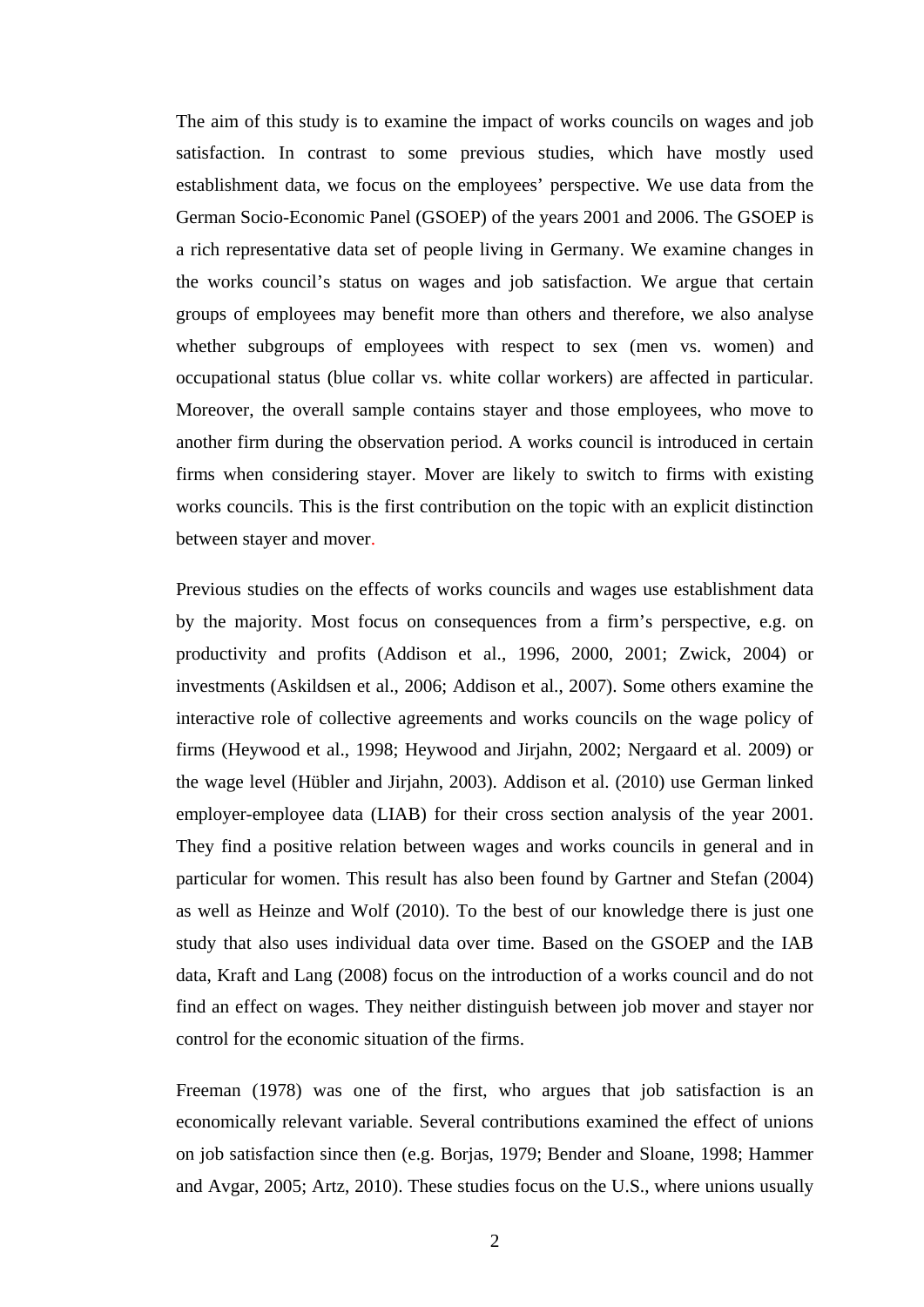act at the firm level as works councils do in other countries. However, still only little attention has been paid to the influence of works councils on job satisfaction. One exception is the study by Jirjahn and Tsertsvadze (2006). They use the GSOEP data of 2001 and find that job satisfaction is negatively associated with the existence of works councils on average. They also show some differences with regard to occupational status, but were not able to examine the development over time due to lack of longitudinal data.

In this contribution we built on the existing literature and proceed in some respects. We have information on the existence of a works council in an employee's firm for some points of time and are not limited to a cross section study. We focus on both wages *and* job satisfaction. We also control for the economic situation of firms and separate stayer from job mover. This latter important differentiation is used since results may be driven by employees, who change their firm during the observation period.

This contribution will proceed as follows: Based on some theoretical considerations, we derive hypotheses for the effects of works councils on employees' wages and job satisfaction in general and for certain subgroups in section II. We then describe the data and variables (section III) before presenting and discussing the results in section IV and V. Section VI concludes.

#### **II. Theoretical considerations and hypotheses**

We have already stated above that works councils act as a body of control of collective agreements on the firm level. Formally they have no impact on wage bargaining with the management. Moreover, works councils may have an indirect influence on wages by making use of their codetermination rights. These rights include the introduction of new payment methods or new technologies designed to monitor employees' performance, the regulation of working time as well as health and safety issues. If works councils and the management fail to reach an agreement, works councils can threaten to be uncooperative at issues with considerable codetermination rights. Two possibilities may be relevant: First, they can participate in wage agreements above the collectively bargained levels. Second, they can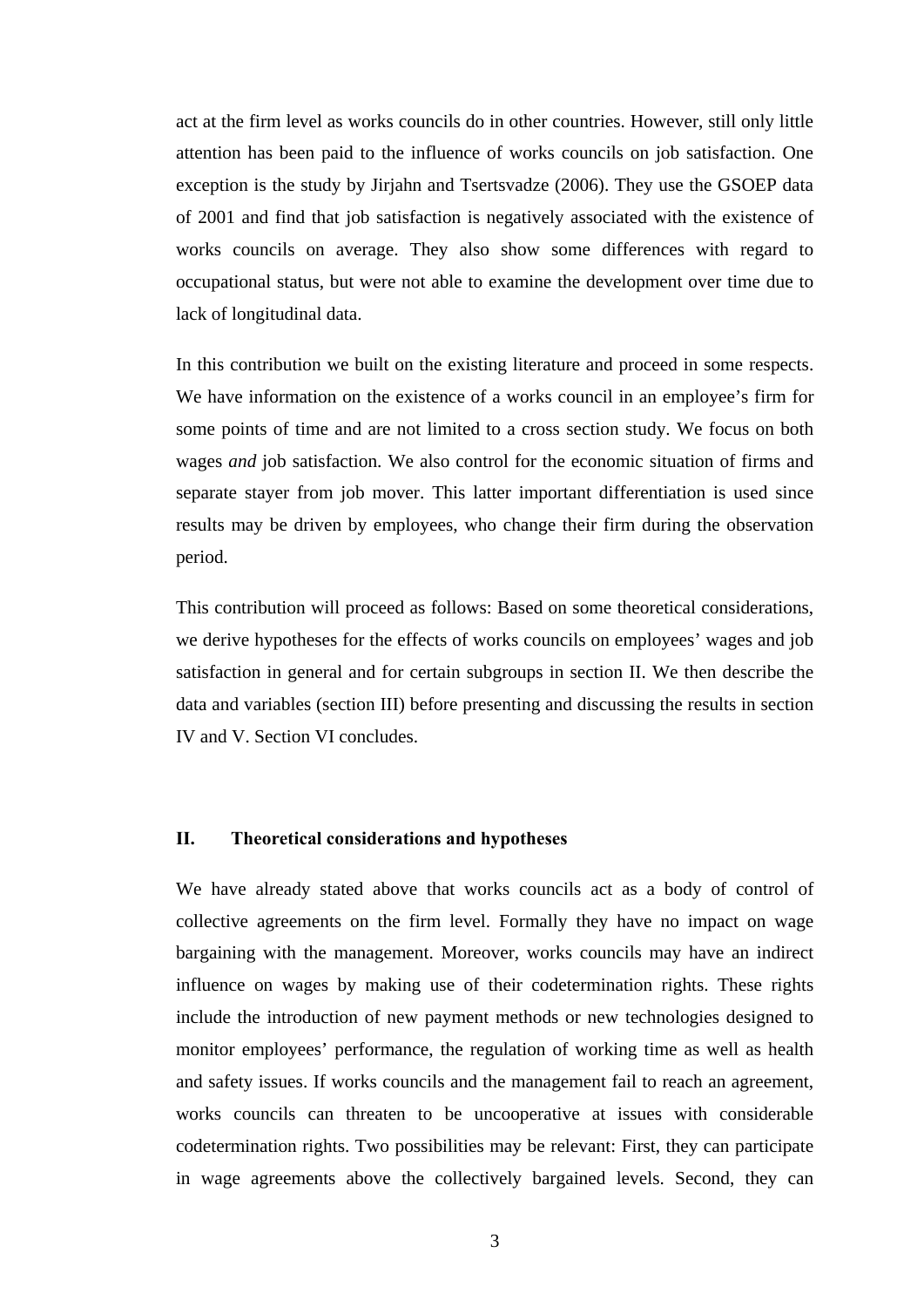negotiate about the allocation of employees in higher wage groups. Therefore, we formulate:

*Hypothesis 1: Wages are increased by works councils.*

Works councils may also affect employees' job satisfaction. On the one hand, some arguments hint for a negative relation. Freeman and Rogers (1999) point out that employees prefer the possibility of direct participation and autonomy at the workplace. The existence of a works council may lead to a stronger formalization of intra-firm decision-making processes and thus the possibilities of employees' direct participation are limited. Moreover, works councils may aim to mobilize employees to reach a stronger support in negotiations with the employer and a better chance to enforce their demands. Therefore, works councils may create dissatisfaction among employees by revealing certain problems.

On the other hand, severe arguments speak for a positive interrelation of works councils and job satisfaction. Analogously to unions (see Freeman and Medoff, 1984) works councils act as a collective voice institution in the sense of Hirschman (1970). This enables employees to express their dissatisfaction with certain working conditions instead of quitting their jobs. The employer is interested in such decentral information and thus in adjusting the working conditions with respect to employees' preferences. This may lead to a lower turnover rate and higher motivation. Without a works council the problem occurs that contributions to improvement of working conditions have the character of public goods. Employees will act as free-riders instead of engaging in an improvement. Therefore, a works council aggregates employees' preferences and communicates them to the employer. If the employer listens to works councils' advices and improves working conditions accordingly, employees' job satisfaction will increase.

Additionally, a works council can increase trust between the employer and the workforce (Freeman and Lazear, 1995; Addison et al., 2001; Frege, 2002; Jirjahn and Kraft, 2007; Jirjahn, 2010). Without a works council employees have only vague information about the economic situation of the firm. Usually, employees are willing to make concessions in the case of severe economic problems of the firm. Hence,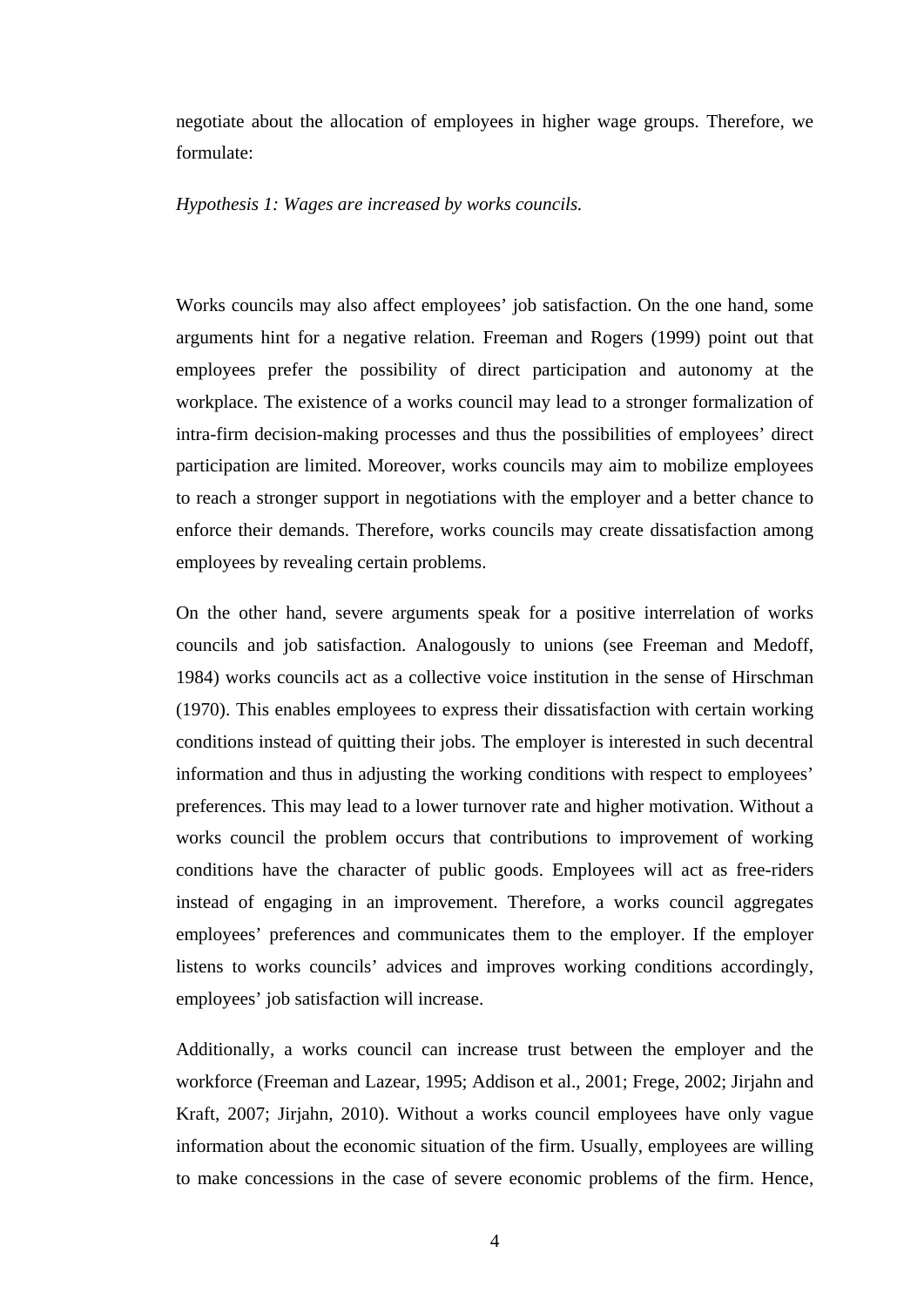there is an incentive for the firm to feign a crisis. Anticipating this opportunistic behaviour, employees may then abstain from concessions in any case. A works council with information rights concerning the firm's economic situation can then foster trust between the employer and employees and, thus, increase empoyees' job satisfaction.

Similar, such trust considerations may also reduce ratchet effect problems (Laffont and Tirole, 1988; Hübler and Jirjahn, 2003; Jirjahn, 2010). Employees receive payments for their performance. If they fear that the employer will alter future payments with respect to their past performance, they will withhold efforts. A works council provided with codetermination rights in this issue can hinder an unjustified increase in target levels and again protect employees' interests. This may lead to an increase in their job satisfaction.

Finally, fairness considerations may also be relevant. Not only the result of decisions, but also the decision-making process is important for employees. Respect and appreciation by the employer influence employees' job satisfaction positively (Frey et al., 2004; Jirjahn and Tsertsvadze, 2006). A works council may therefore lead to an increase of procedural fairness from employees' view and a rise of their job satisfaction.

We think that these positive effects of works councils outweigh the possible negative aspects and formulate

*Hypothesis 2: Employees' job satisfaction is increased by works councils.* 

If works councils indeed increase wages and job satisfaction of employees, the question follows directly, whether certain groups of employees benefit more than others. The gender pay gap is a well known empirical fact. Several possible explanations such as job segregation, gaps in employment history, turnover, training and discrimination have been examined (e.g. Light and Ureta, 1990; Phipps et al., 2001; Bayard et al., 2003; Gardeazabal and Ugidos, 2005; Flabbi, 2010). Then it is quite straightforward to argue that the presence of an institution as a works council makes direct wage discrimination for an employer much more difficult. Detecting an uneven pay, the works council may again threaten to cancel cooperation. Jirjahn and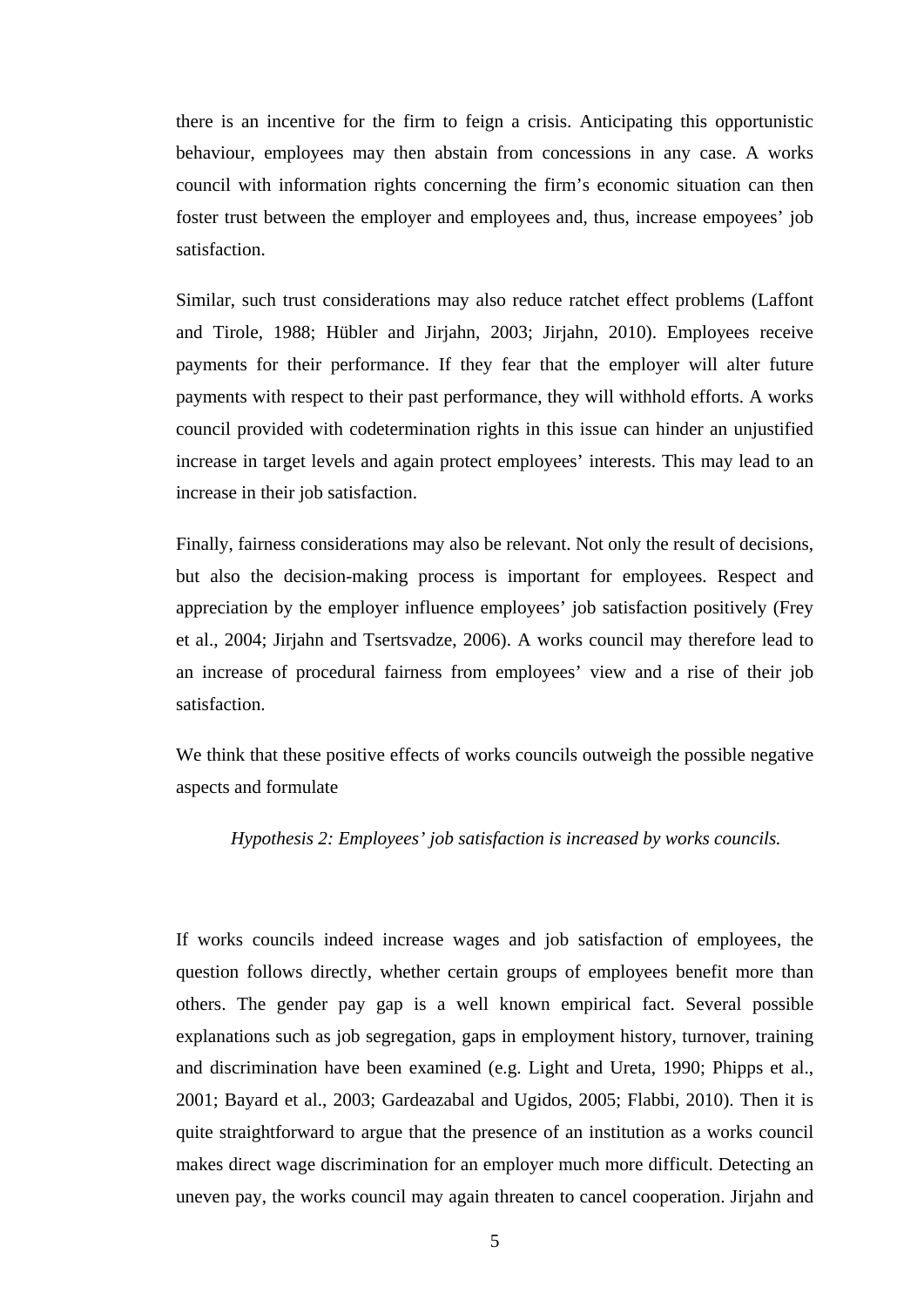Kraft (2007) state that works councils aim to reduce the wage dispersion, since it reflects the heterogeneity of the employees. However, works councilors may also consider the interests of male employees since employment rates of women are lower and male employees accumulate the majority in many firms. We will empirically examine particular effects by looking at subgroups of female and male employees.

There may also be differences between blue collar and white collar employees. Some codetermination rights such as rights concerning working time regulations for shift working are relevant for blue collar workers in particular. Besides, direct communication with the management and participation is less possible for blue collar workers. An existing works council can engage for this subgroup of employees and represent their interests to the management, which may lead to particular effects on job satisfaction.

#### **III. Data, Variables and Statistical Procedure**

#### **Data**

Our empirical investigation is based on the German Socio-Economic Panel (GSOEP), which is a yearly representative panel survey of individuals living in Germany (see http://www.diw.de/en/soep for a detailed description of the data set). The GSOEP encompasses numerous topics which include demographic characteristics as well as characteristics of employees' firms and jobs including wages and job satisfaction. Information on the existence of a works council in an employee's plant is only collected in the years 2001 and 2006. We consider employees of private sector firms with five or more employees. We exclude civil servants from our analysis and restrict our sample to full- and part-time employees between 18 and 65 of age. About half of them work in a firm, which is covered by a works council.

We want to focus on changes in works council status and distinguish between two groups of employees with respect to works council status in particular: The first group includes individuals, who neither work in a firm with a works council in 2001 nor in 2006. The second do not report a works council in 2001, but do so in 2006. Due to these restrictions we get a balanced panel with 2042 observations and 1021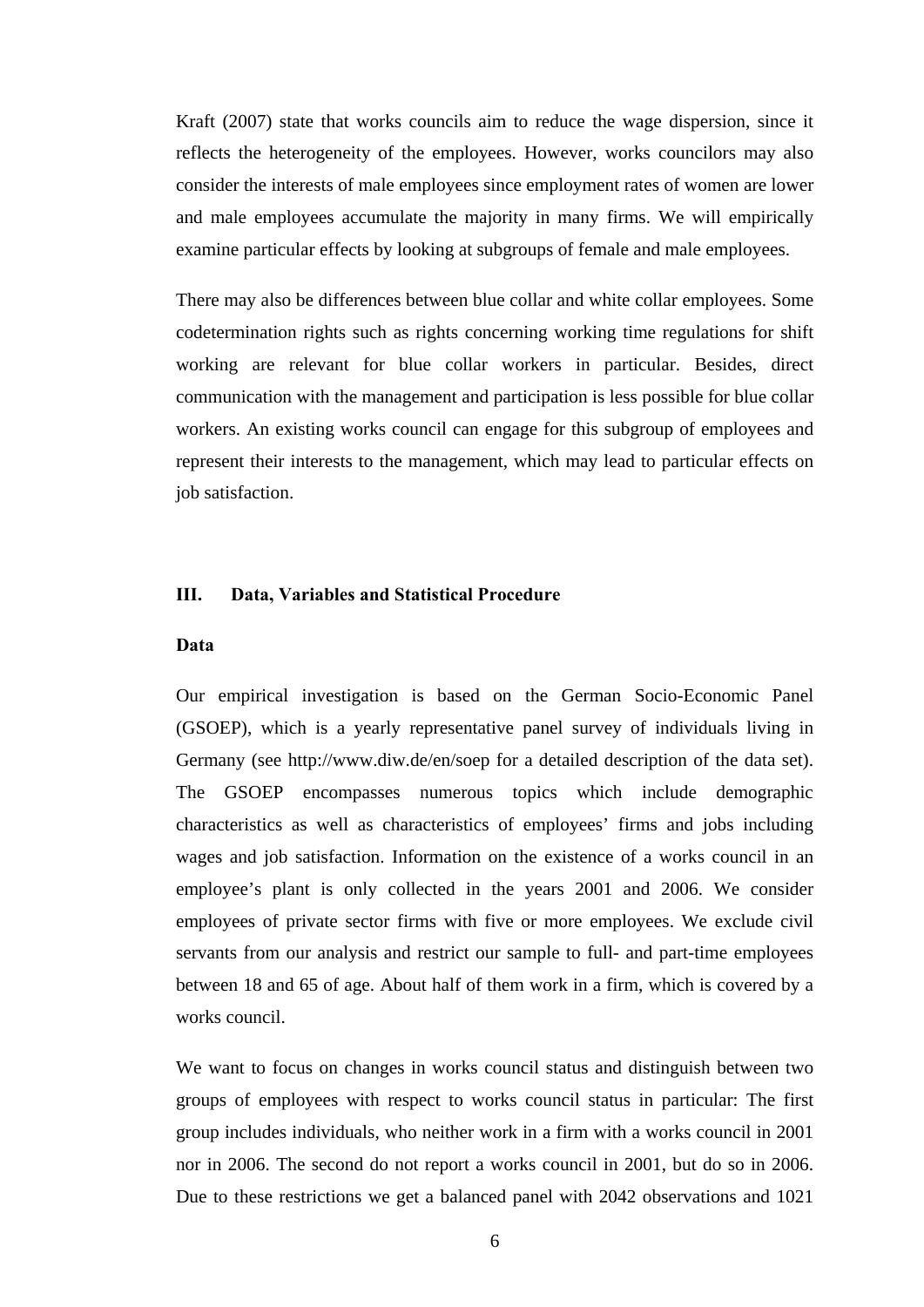employees. There are changes in works council status due to two different phenomena. First, employees stay at their firm and a works council is introduced. Second, the employee moves to another firm during the observation period. We distinguish between mover and stayer in our empirical analysis.

#### **Variables**

The gross monthly wage is our first dependent variable. As already suggested by Mincer (1974) and applied in countless studies on wage determination before, we use logs of wages. The wages of the year 2001 are adjusted to prices of the year 2006 by the consumer price index to make the data comparable. Table 1 shows the descriptive statistics. From 2001 to 2006 the average wage level increases from 2240  $\epsilon$  to 2350 €. Employees' job satisfaction is our second dependent variable. Respondents have to answer the question "How satisfied are you with your job?", which is coded on an 11-digit scale from 0 (totally unhappy) to 10 (totally happy). The average level of job satisfaction decreases from 7.19 in 2001 to 6.71 in 2006.

The existence of a works council is used as a dummy variable  $(1 = yes, 0 = no)$ . Almost 20 percent of employees without a works council in 2001 report a works council five years later. Some other variables are also included in the estimations. In order to determine the effect of works councils on wages, we control for several individual and job based characteristics including age, years of schooling and dummies for region, marital status, sex, nationality as well as actual working hours (per week), tenure (in years) and dummies for job status (blue collar vs. white collar workers), type of working contract (part-time vs. full-time), industry and firm size. We also control for the economic situation of a firm in terms of employees concerns about job security. Next to health status the gross monthly wage is used as an additional independent variable in the job satisfaction model.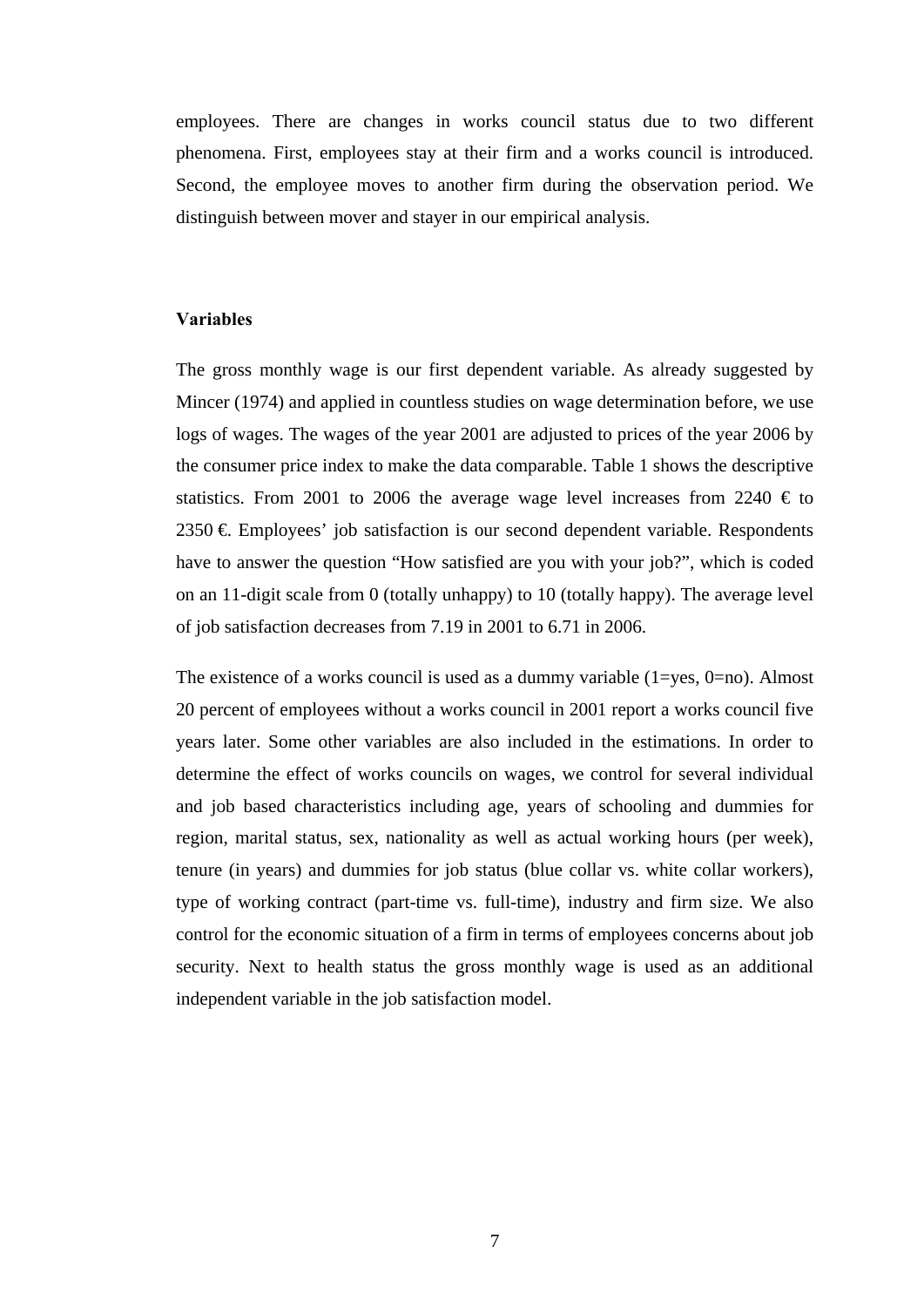## **Table 1: Descriptive Statistics**

|                                          | 2001         |           | 2006    |           |  |
|------------------------------------------|--------------|-----------|---------|-----------|--|
|                                          | Mean         | <b>SD</b> | Mean    | <b>SD</b> |  |
| Gross monthly wage                       | 2238.89      | 1220.02   | 2350.53 | 1358.77   |  |
| Job satisfaction                         | 7.19         | 1.97      | 6.71    | 1.93      |  |
| Works council (dummy, 1=yes)             | $\mathbf{0}$ |           | 0.189   |           |  |
| <b>Individual Characteristics</b>        |              |           |         |           |  |
| Age (in years)                           | 38.34        | 8.79      | 43.34   | 8.77      |  |
| Female (dummy, 1=yes)                    | 0.421        |           | 0.421   |           |  |
| German (dummy, 1=yes)                    | 0.945        |           | 0.950   |           |  |
| Marital status (dummy, 1=married)        | 0.663        |           | 0.714   |           |  |
| Residence in East-Germany (dummy, 1=yes) | 0.308        |           | 0.297   |           |  |
| Years of schooling                       | 12.04        | 2.30      | 12.07   | 2.29      |  |
| Health status:                           |              |           |         |           |  |
| Very good                                | 0.131        |           | 0.069   |           |  |
| Good                                     | 0.507        |           | 0.484   |           |  |
| Satisfactory                             | 0.295        |           | 0.352   |           |  |
| Poor                                     | 0.061        |           | 0.087   |           |  |
| Bad                                      | 0.006        |           | 0.009   |           |  |
| <b>Job Characteristics</b>               |              |           |         |           |  |
| Actual work time per week                | 41.48        | 11.31     | 41.16   | 10.74     |  |
| Blue collar worker (dummy, 1=yes)        | 0.410        |           | 0.398   |           |  |
| Fulltime (dummy, 1=yes)                  | 0.823        |           | 0.812   |           |  |
| Tenure (in years)                        | 6.84         | 6.84      | 9.97    | 7.69      |  |
| Industry:                                |              |           |         |           |  |
| Construction                             | 0.126        |           | 0.111   |           |  |
| Financal/Corporate Services              | 0.149        |           | 0.141   |           |  |
| Manufacturing                            | 0.311        |           | 0.312   |           |  |
| Public/Private Services                  | 0.097        |           | 0.114   |           |  |
| Retail/Tourism/Transportation            | 0.317        |           | 0.322   |           |  |
| Firm size:                               |              |           |         |           |  |
| 5 to 19 employees                        | 0.422        |           | 0.364   |           |  |
| 20 to 199 employees                      | 0.447        |           | 0.426   |           |  |
| 200 to 1999 employees                    | 0.083        |           | 0.121   |           |  |
| 2000+ employees                          | 0.048        |           | 0.089   |           |  |
| Concerns about job security:             |              |           |         |           |  |
| Not concerned at all                     | 0.451        |           | 0.314   |           |  |
| Somewhat concerned                       | 0.417        |           | 0.487   |           |  |
| Very concerned                           | 0.132        |           | 0.199   |           |  |
| <b>Observations</b>                      | 1021         |           | 1021    |           |  |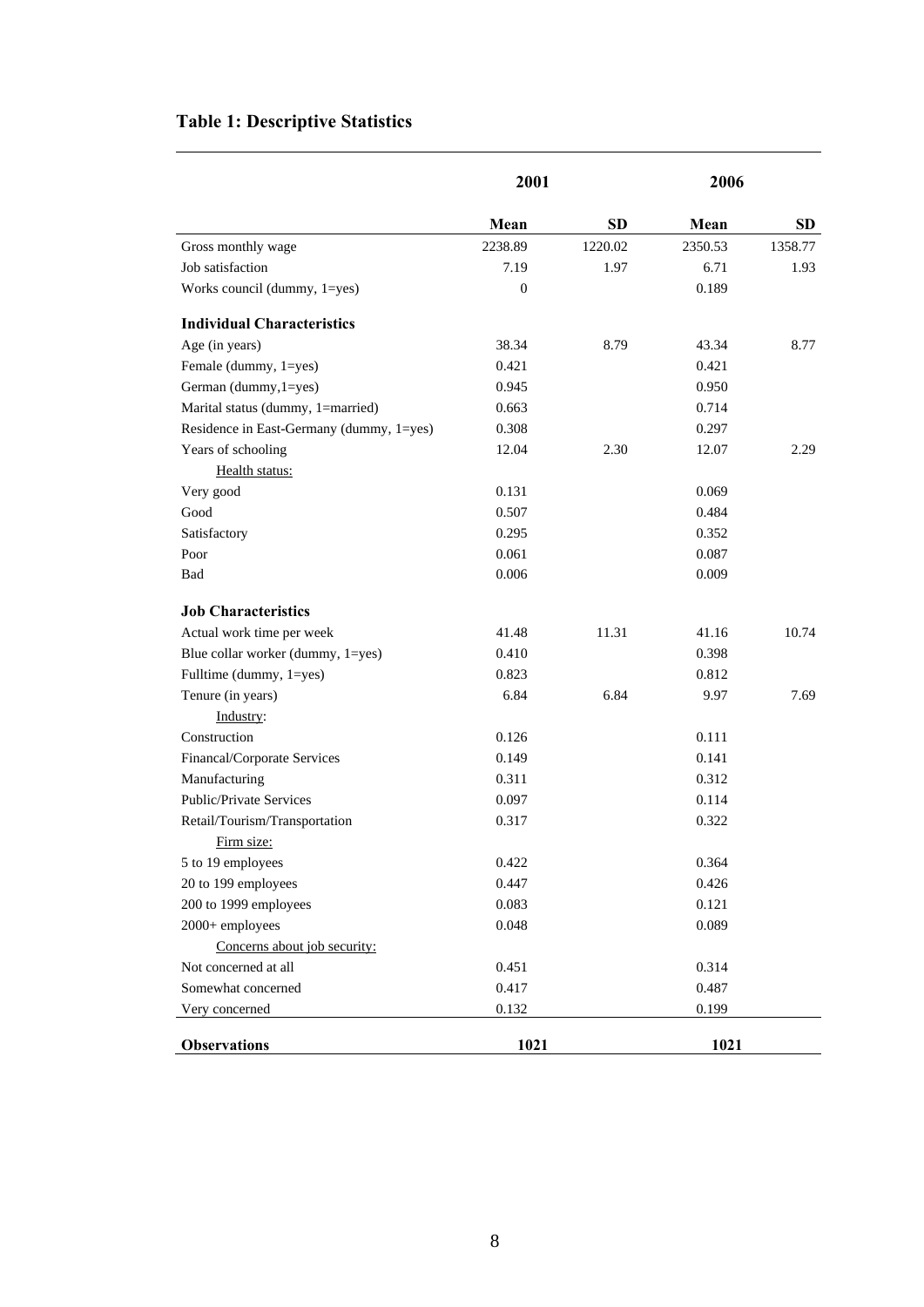#### **Statistical Procedure**

In the empirical section of this contribution we start with some descriptive statistics by comparing wages (job satisfaction) between the two groups "works council in 2006" and "no works council in both years". We already examine subgroups of mover and stayer here. Furthermore, we apply a difference-in-differences approach in order to examine the effect of a works council's introduction on wages and job satisfaction respectively. Using such an approach, we take the issue of causation into account since we examine changes for individuals over the years. As mentioned above, most previous studies just examined cross section data. Next to general estimations we run estimations with respect to subgroups of employees (women and men, blue and white collar workers). In the case of employees' wages we use OLS estimations. Accounting for the ordinal nature of the variable job satisfaction we use an ordered probit approach. The group of employees, who face a works council in 2006, acts as the treatment group. Employees without a works council in both years serve as the control group. The simplest equation for examining the impact of a works council's introduction is

 $y = \alpha + \beta \cdot 2006 + \gamma \cdot$  works council in 2006  $+\delta \cdot 2006^*$  works council in 2006  $+\lambda \cdot X' + u$ 

where y is the outcome variable of interest (wage respectively job satisfaction).The time dummy variable "2006" specifies the changes in wages (job satisfaction) over time. The variable "works council in 2006" captures possible differences between the treatment and the control group before the change in the works council's status takes place. The time dummy variable is interacted with the variable "works council in 2006". The corresponding estimated coefficient  $\hat{\delta}$  is the one of most interest. Let  $\bar{y}_{control\, group\, 2001}$  denote the average of y for the control group in the first year and  $\bar{y}_{control\, group\, 2006}$  the average of y for the control group in the second year. Define  $\bar{y}_{treatment\ or\ our\ 2001}$  and  $\bar{y}_{treatment\ or\ our\ 2006}$  for the treatment group in the corresponding way. Then  $\hat{\delta}$  can be expressed as the difference-in difference estimator (see Wooldridge, 2002):

$$
\hat{\delta} = (\bar{y}_{treatment\ group,2006} - \bar{y}_{treatment\ group,2001}) - (\bar{y}_{control\ group,2006} - \bar{y}_{control\ group,2001})
$$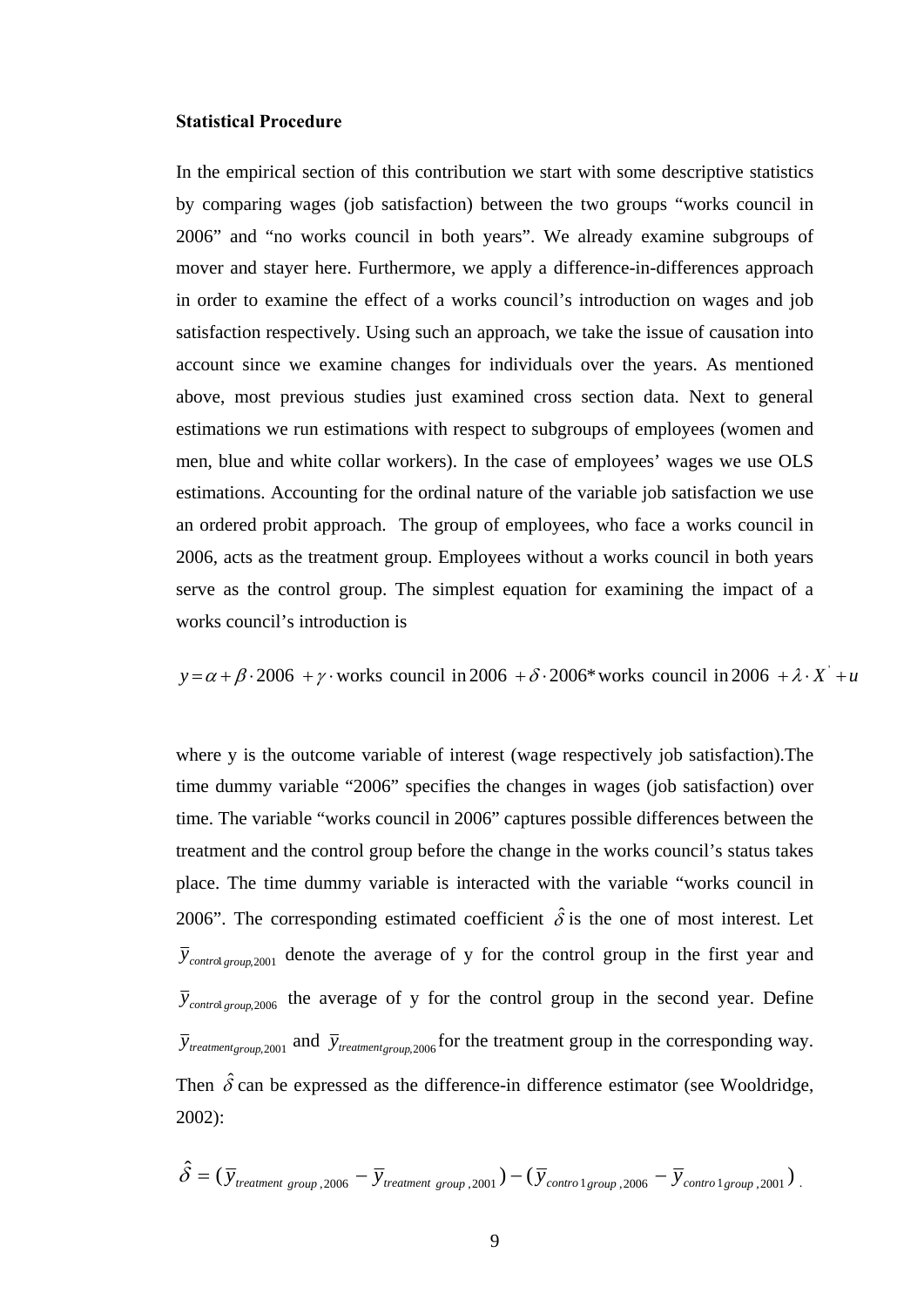The interaction term, therefore, indicates particular increases for the treatment group with respect to wages and job satisfaction.

#### **IV. Results**

Presenting the results, we will start with the relation of the existence of a works council and employees' wages and then turn to job satisfaction.

#### **Works councils and wages**

As a first indicator, we examine the wage changes of employees between 2001 and 2006. As mentioned above, we distinguish two subgroups here with respect to the existence of a works council in 2001 and 2006. Next to the group of employees without a works council in both years we consider the group of employees who face a works council only in 2006. Focusing on these two groups, our sample is restricted to 1021 employees for which we have information for both years. The average real wage increase for these individuals is 0.05 in the five year period. It turns out that the average wage increase is higher for employees who face a works council in 2006. A bivariate difference is slightly significant between both groups (t-test for the independent sample, p=0.097).

About half of individuals in the group of employees with a works council in 2006 change their job during the observation period. The corresponding fraction for the groups without a change in works councils status is only 0.23. Therefore, we have a look at employees, who have not changed their firm during the observation period, in order to avoid a special impact of job turnover. Hereby, we receive a reduced sample of 739 employees, whereas 282 individuals switch to another firm. The average real wage increase does not differ between stayer and mover. Although, we find particular high wage increases for people who move to a firm with a works council during the observation period, there are no pairwise significant differences between subgroups (neither for stayer nor for mover). One explanation for the higher wage increases of mover compared to stayer may be that employees move to larger firms so that rather firm size differentials are examined. Indeed, 0.72 of employees with a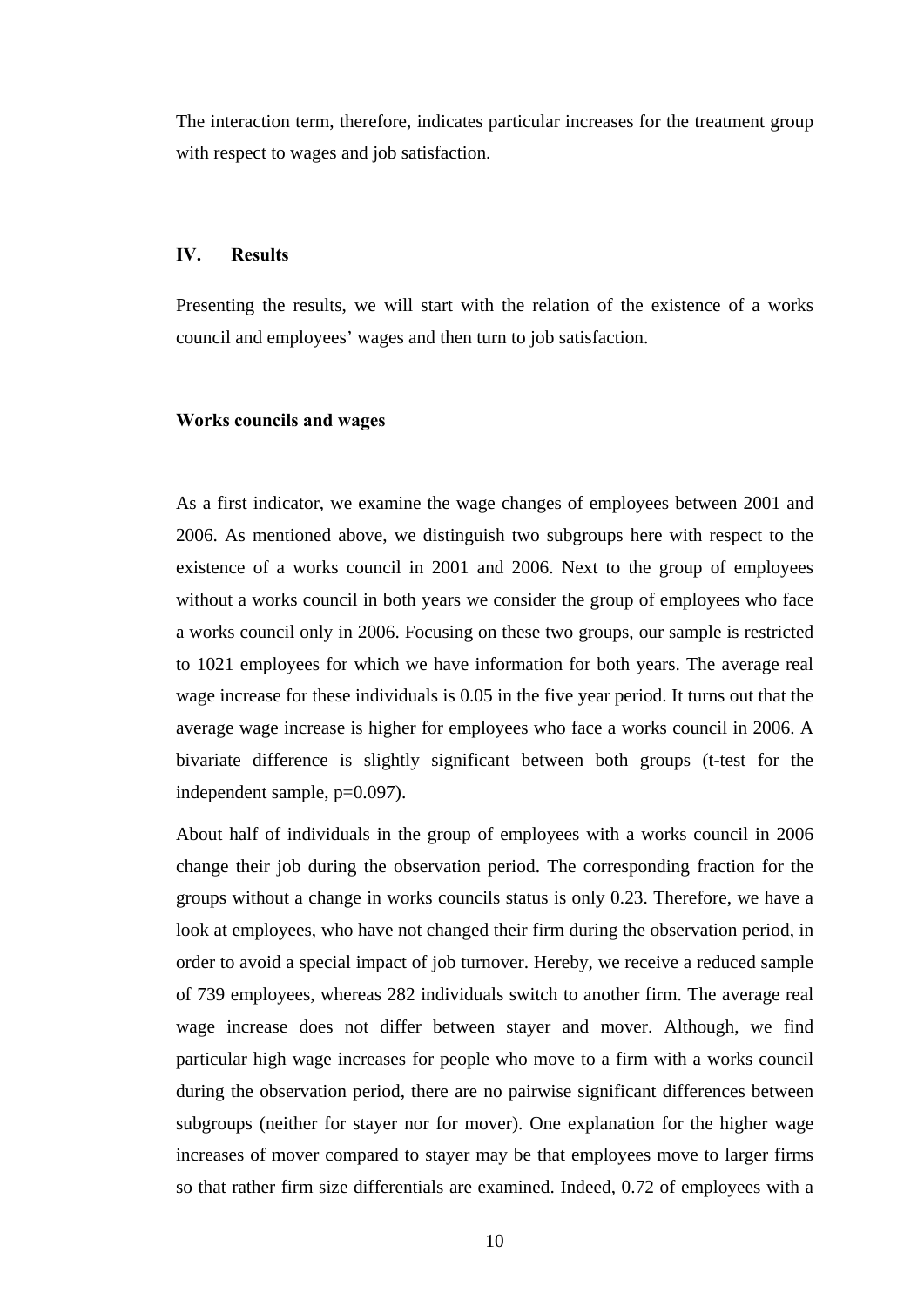works council only in 2006 move to a larger firm, whereas only 0.05 move to a smaller one.

These differences in wage changes cannot be interpreted as works council effects at all. It is well known from previous research that firms with works councils differ considerably from those without works councils; e.g. the probability of a works council increases with firm size (Schnabel and Wagner, 2001; Addison et al., 2003).

|                 |                                |      | 2001    |           | 2006    |           | Increase   |
|-----------------|--------------------------------|------|---------|-----------|---------|-----------|------------|
|                 |                                | N    | Mean    | <b>SD</b> | Mean    | <b>SD</b> | $\Delta$ w |
| Whole<br>sample | All employees                  | 1021 | 2238.89 | 1220.98   | 2350.53 | 1358.76   | 0.050      |
|                 | Works council in 2006          | 193  | 2303.19 | 1222.89   | 2512.41 | 1421.55   | 0.091      |
|                 | No works council in both years | 828  | 2223.91 | 1219.60   | 2312.80 | 1341.79   | 0.040      |
| <b>Stayer</b>   | All employees                  | 739  | 2268.92 | 1237.07   | 2382.87 | 1399.12   | 0.050      |
|                 | Works council in 2006          | 98   | 2292.88 | 1077.34   | 2472.37 | 1393.13   | 0.078      |
|                 | No works council in both years | 641  | 2265.26 | 1260.43   | 2369.19 | 1400.62   | 0.046      |
|                 | All employees                  | 282  | 2160.21 | 1172.65   | 2265.78 | 1245.20   | 0.049      |
| Mover           | Works council in 2006          | 95   | 2313.81 | 1362.58   | 2553.74 | 1456.52   | 0.104      |
|                 | No works council in both years | 187  | 2082.17 | 1058.76   | 2119.49 | 1098.39   | 0.018      |

#### **Table 2: Average wages and change in wages for subgroups from 2001 to 2006**

In the following multivariate analysis, we examine whether these results also hold when controlling for a number of individual and job based characteristics. We therefore make use of the panel character of our data and provide some difference-indifferences estimations as described above. We have argued that the existence of a works council may not only have an effect on wages in general, but for women and blue collar workers in particular. Hence, we also run estimations for several subgroups of employees.

The results from model (1) of Table 3 indicate that wages of employees who face a works council in 2006 do not differ from those without a works council in both years. The interaction term is not significant, either. Therefore, a change in works council status does not increase wages. This result is in line with Kraft & Lang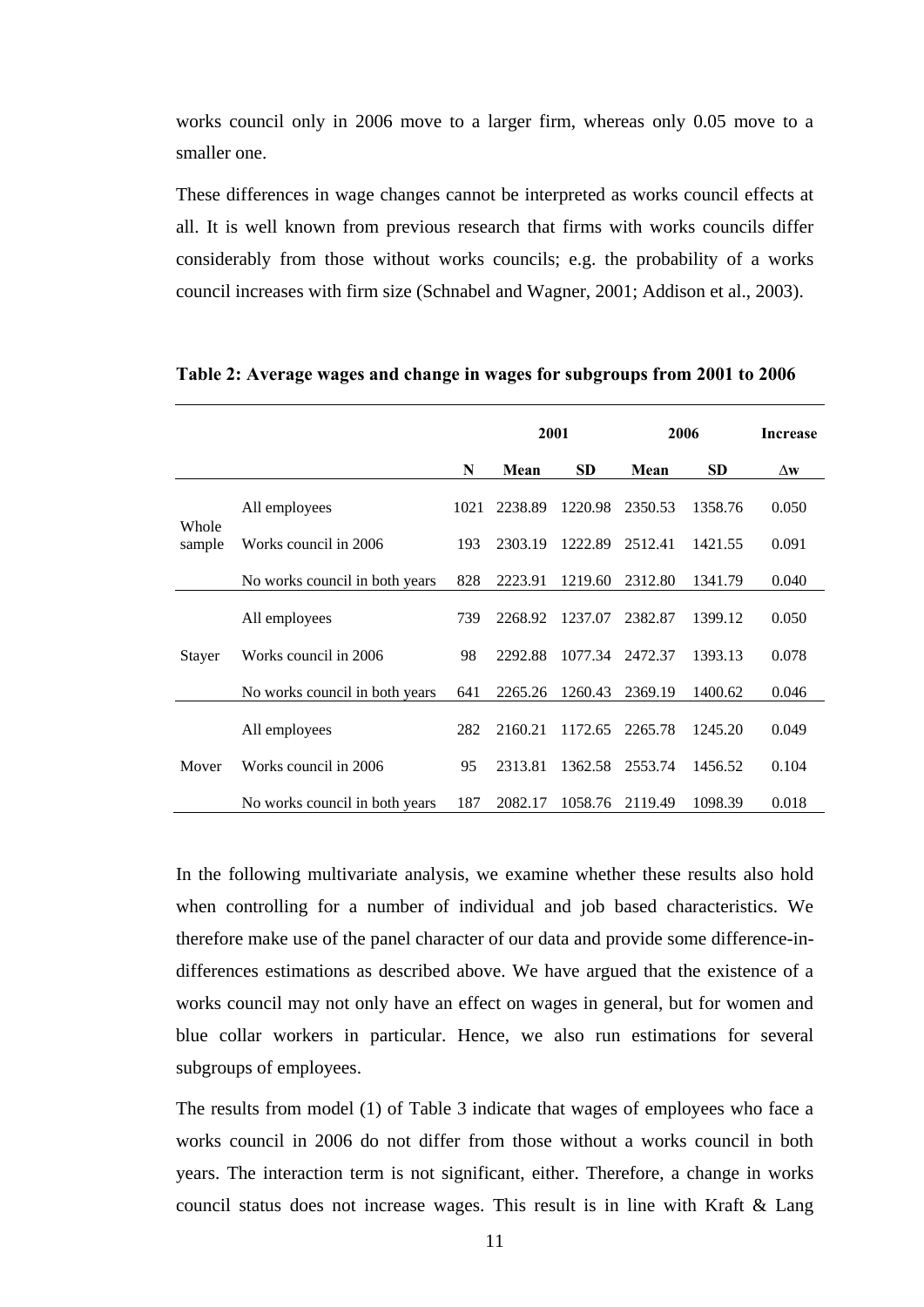(2008) who also examines the effect of a works council's introduction on wages. However, the authors neither distinguish between job mover and stayer nor control for the economic situations of the firms.

As hinted above, the overall sample contains both mover and stayer. The group "works council only in 2006" has to be interpreted differently with regard to these groups. A works council is introduced in certain firms when considering stayer. In contrast, mover are likely to switch to firms with existing works councils.

Due to these obvious selection effects, we also have a closer look at employees who do not change their firm during the observation period (model 2), and respectively at employees who move to another firm (model 3). The coefficient of the interaction term is not significant for stayer. Therefore, we cannot find evidence for a wage effect of the introduction of works councils. Employees, who face a works council in 2006, already received higher wages before this institution has been established. Considering mover only in model (3), we cannot find a wage effect for employees, who move into a firm with a works council, either.

The majority of control variables is also significantly associated with wages. The results are as expected and include an inverted u-shaped relationship for age, for instance. Years of schooling, actual working hours or tenure have positive effects on wages. Moreover, men, white collar workers and fulltime employees earn significantly more. We also find the well established firm size and industry differentials. Furthermore, employees with concerns about job security have significantly lower wages.

Finally, we run separate difference-in-differences estimations with respect to sex (women and men) and occupational status (blue and white collar workers) in order to look at the effect of a works council's introduction on wages for these subgroups. The results show that the coefficients of the interaction terms are not significant, though (see Table A in the appendix). Differences in wages between both subgroups in 2001 are driven by women and blue collar workers.

To sum up, we do not find support for our hypothesis of a positive link between the *change in the works councils' status* and employees' wages. Separating our analysis to subgroups of stayer and mover, we do not find significant effects, either.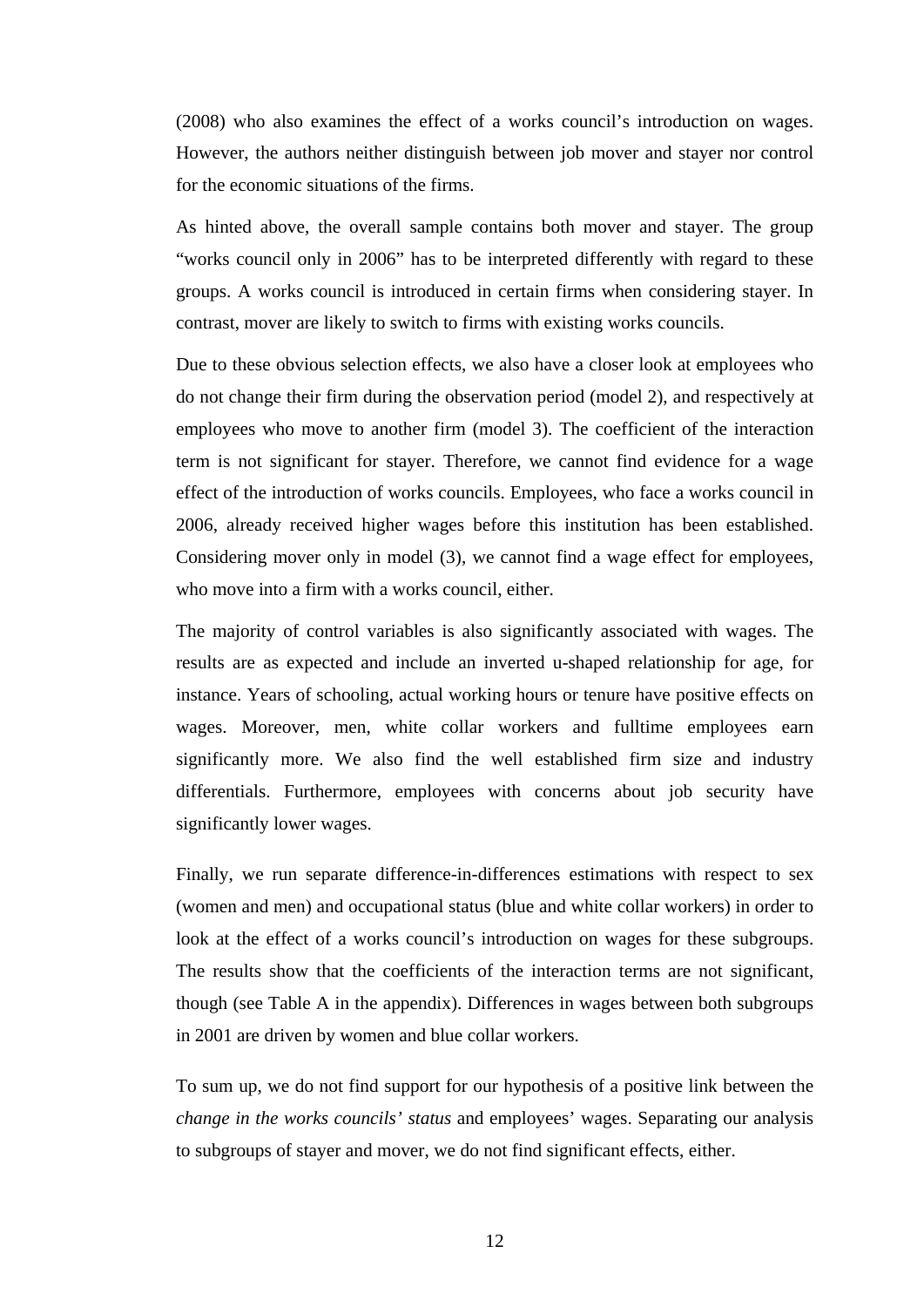|  | Table 3: Difference-in-differences estimations on wages |  |
|--|---------------------------------------------------------|--|
|  |                                                         |  |

|                                                              | (1)                   | (2)                   | (3)                  |
|--------------------------------------------------------------|-----------------------|-----------------------|----------------------|
|                                                              | Whole sample          | <b>Stayer</b>         | Mover                |
| Works council in 2006                                        | 0.016<br>(0.012)      | $0.027*$<br>(0.015)   | 0.003<br>(0.020)     |
| $Year = 2006$                                                | 0.001<br>(0.007)      | $-0.001$<br>(0.008)   | 0.014<br>(0.016)     |
| Works council in $2006 * 2006$                               | 0.013<br>(0.017)      | 0.010<br>(0.022)      | 0.010<br>(0.030)     |
| Age                                                          | $0.006**$<br>(0.003)  | (0.003)<br>0.005      | $0.009*$<br>(0.005)  |
| Age-squared*100                                              | $-0.005$<br>(0.000)   | $-0.004$<br>(0.000)   | (0.000)<br>$-0.010$  |
| Female                                                       | $-0.112***$ (0.008)   | $-0.124***(0.009)$    | $-0.087***$ (0.018)  |
| German                                                       | $-0.007$<br>(0.014)   | $-0.017$<br>(0.018)   | 0.013<br>(0.021)     |
| Marital status                                               | 0.010<br>(0.007)      | 0.002<br>(0.008)      | 0.022<br>(0.014)     |
| Residence in East-Germany                                    | $-0.137***$ (0.007)   | $-0.143***(0.009)$    | $-0.117***$ (0.014)  |
| Years of schooling                                           | $0.020***$ (0.002)    | $0.021***(0.002)$     | $0.016***(0.003)$    |
| Actual work time per week                                    | $0.007***(0.001)$     | $0.007***(0.001)$     | $0.007***(0.001)$    |
| Blue collar worker                                           | $-0.093***(0.008)$    | $-0.089***(0.010)$    | $-0.100***(0.015)$   |
| Fulltime                                                     | $0.161***(0.013)$     | $0.148***(0.015)$     | $0.186***(0.026)$    |
| Tenure (in years)                                            | $0.002$ *** $(0.000)$ | $0.002$ *** $(0.001)$ | $0.004**$ (0.002)    |
| Firm size (base category: 5-19 employees):                   |                       |                       |                      |
| 20 - 199 employees                                           | $0.017**$ (0.007)     | $0.029***(0.008)$     | $-0.015$<br>(0.015)  |
| 200 - 1999 employees                                         | $0.055***(0.012)$     | $0.052***(0.014)$     | $0.056***(0.022)$    |
| At least 2000 employees                                      | $0.072***(0.015)$     | $0.085***(0.020)$     | $0.056**$<br>(0.024) |
| Industry (base category: Public/Private services):           |                       |                       |                      |
| Construction                                                 | $0.046***(0.013)$     | $0.030**$<br>(0.015)  | $0.078***(0.026)$    |
| Financial/Corporate Services                                 | $0.022*$<br>(0.013)   | 0.020<br>(0.015)      | 0.028<br>(0.026)     |
| Manufacturing                                                | $0.028**$<br>(0.012)  | 0.005<br>(0.013)      | $0.082***(0.024)$    |
| Retail/Tourism/Transportation                                | $-0.031***(0.011)$    | $-0.049***$ (0.013)   | 0.011<br>(0.025)     |
| Concerns about job security (base category: Very concerned): |                       |                       |                      |
| Somewhat concerned                                           | $0.020**$ (0.009)     | $0.022**$ $(0.011)$   | 0.008<br>(0.014)     |
| Not concerned at all                                         | $0.034***(0.010)$     | $0.034***(0.012)$     | $0.030*$<br>(0.017)  |
| Stayer                                                       | $0.029***(0.008)$     |                       |                      |
| Intercept                                                    | $2.513***(0.061)$     | $2.572***(0.076)$     | $2.435***(0.107)$    |
| Observations                                                 | 2042                  | 1478                  | 564                  |
| R-squared adj.                                               | 0.66                  | 0.67                  | 0.64                 |

Notes: Robust standard errors in parentheses. \* significant at 10%; \*\* significant at 5%; \*\*\* significant at 1%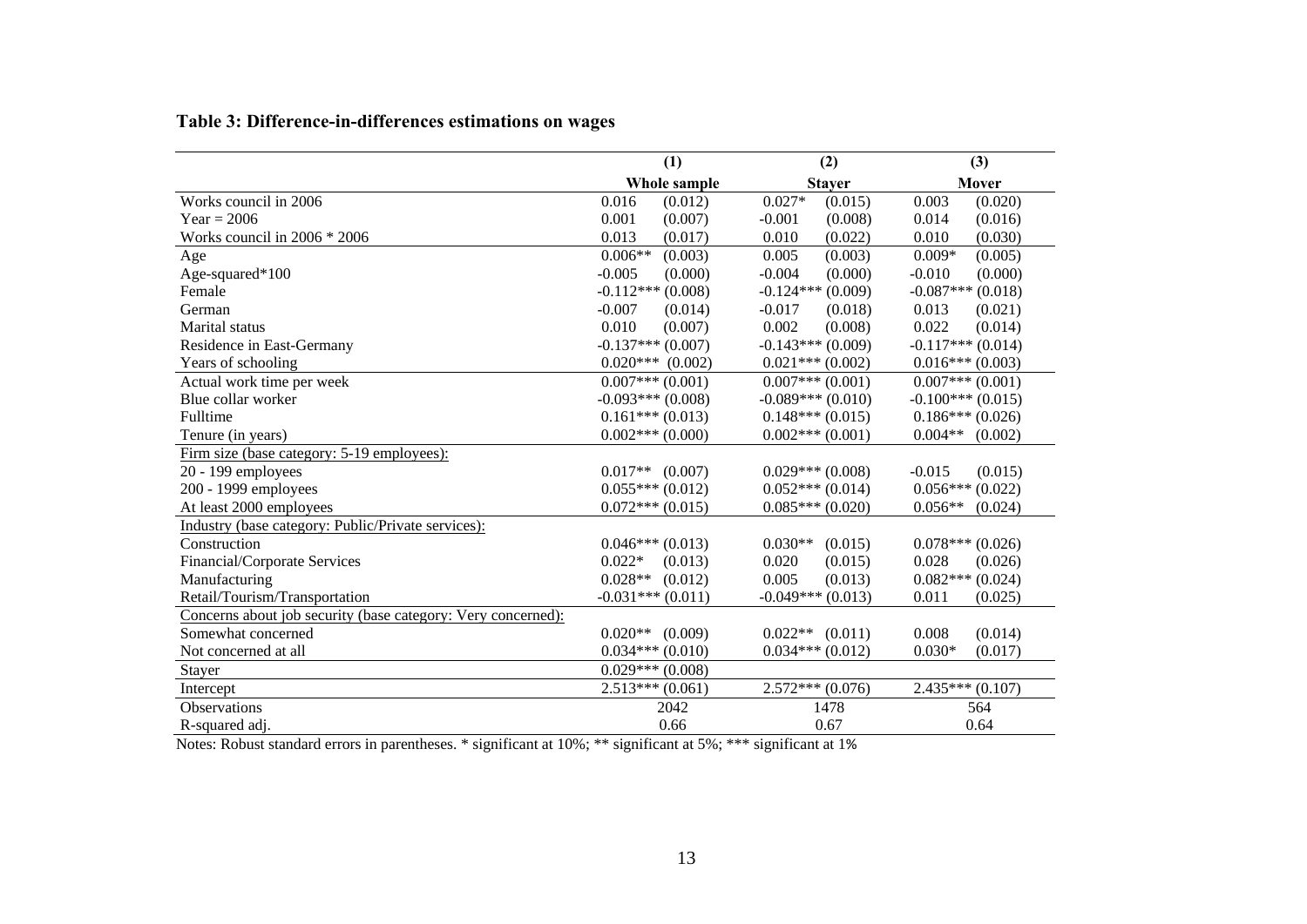#### **Works councils and job satisfaction**

We now turn to results with regard to the relation of works councils and job satisfaction and choose a similar empirical approach. As a first step we focus on changes of job satisfaction – measured as the difference between its reported levels in 2006 and 2001 – for the two subgroups of individuals with two observations mentioned above (see Table 4). Job satisfaction decreases in the amount of 0.48 points on average. It turns out that the average job satisfaction decrease in absolute terms is lower for employees, who face a works council in 2006 but not in 2001. The difference to the group without a works council in each year is significant (t-test for the independent sample,  $p=0.003$ ). Moreover, we have a look at employees, who have and have not changed their firm during the observation period. Job satisfaction of both subgroups of stayer decreases over the years. In contrast, mover benefit from job change in terms of job satisfaction. Employees with a works council in 2006 report somewhat lower decreases in job satisfaction, when staying at their firm, and higher increases in job satisfaction, when moving to a new firm. The differences are not statistically significant, though. Therefore, differences across both groups are supposed to be driven by mover to firms with a works council. This group of employees was relatively dissatisfied with respect to jobs in 2001 (6.38 compared to 7.30 for the other 926 observations).

|                 |                                |      | 2001 |           | 2006 |           | $\Delta$ js |           |
|-----------------|--------------------------------|------|------|-----------|------|-----------|-------------|-----------|
|                 |                                | N    | Mean | <b>SD</b> | Mean | <b>SD</b> | Mean        | <b>SD</b> |
| Whole<br>sample | All employees                  | 1021 | 7.19 | 1.97      | 6.71 | 1.93      | $-0.48$     | 2.29      |
|                 | Works council in 2006          | 193  | 6.97 | 2.12      | 6.93 | 1.79      | $-0.04$     | 2.55      |
|                 | No works council in both years | 828  | 7.23 | 1.93      | 6.66 | 1.96      | $-0.58$     | 2.22      |
| Staver          | All employees                  | 739  | 7.42 | 1.83      | 6.67 | 1.93      | $-0.75$     | 2.07      |
|                 | Works council in 2006          | 98   | 7.55 | 1.61      | 6.99 | 1.68      | $-0.56$     | 1.96      |
|                 | No works council in both years | 641  | 7.40 | 1.86      | 6.62 | 1.96      | $-0.78$     | 2.08      |
|                 | All employees                  | 282  | 6.56 | 2.18      | 6.82 | 1.94      | 0.25        | 2.66      |
| Mover           | Works council in 2006          | 95   | 6.38 | 2.41      | 6.87 | 1.89      | 0.49        | 2.96      |
|                 | No works council in both years | 187  | 6.66 | 2.06      | 6.79 | 1.97      | 0.13        | 2.50      |

**Table 4: Average job satisfaction and change in job satisfaction for subgroups from 2001 to 2006**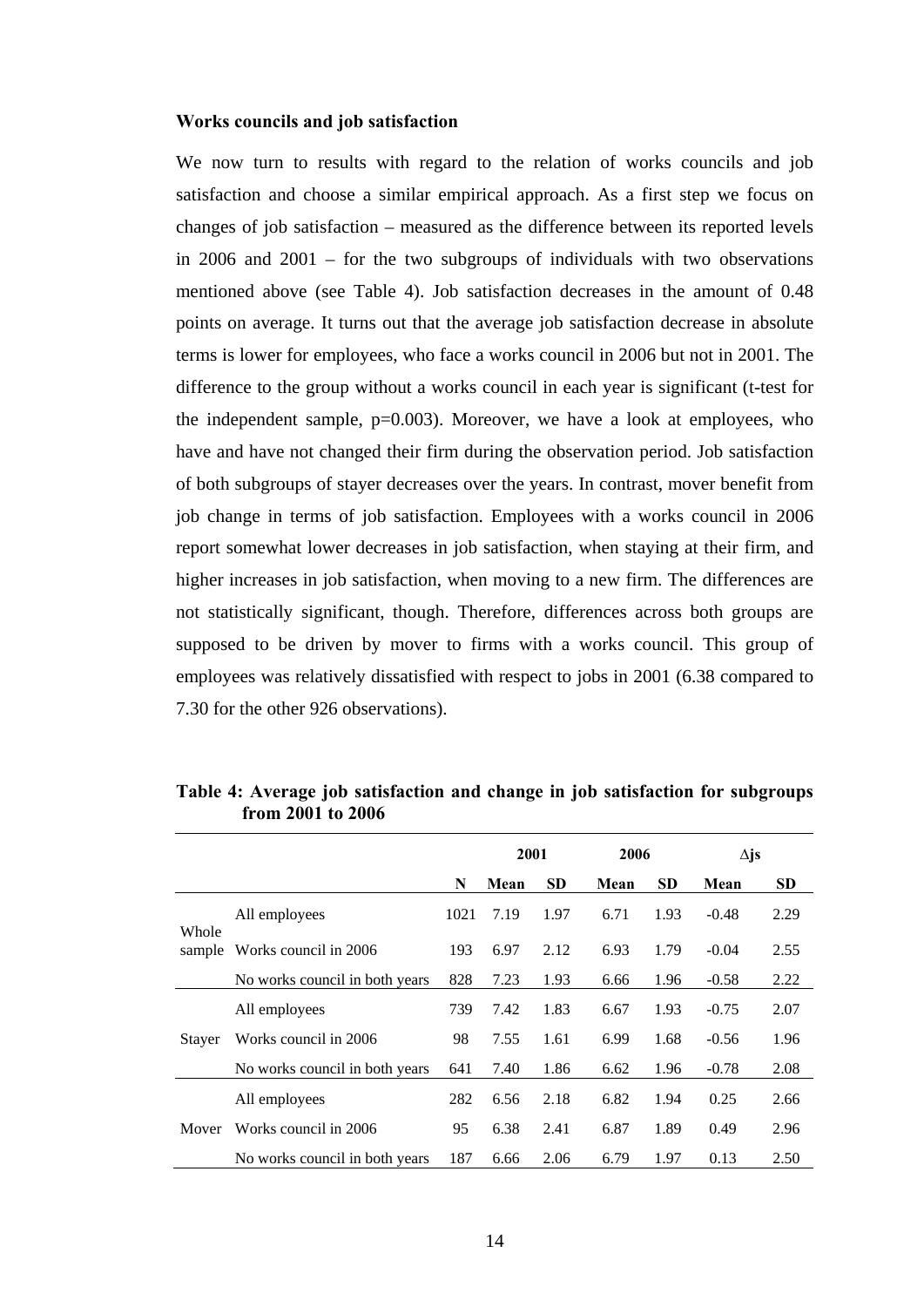We again examine, whether these results also hold when controlling for a number of individual and job based characteristics in the following multivariate analyses. Table 5 provides some more difference-in-differences estimates.

Taking both groups of mover and stayer into account, the job satisfaction of the year 2001 of employees who face a works council in 2006 do not differ from that of employees without a works council in both years. However, the interaction term is significantly positive indicating that the change of works council status increases job satisfaction (model 1). This result does not hold if we exclude mover from our estimation. In model 2 the subgroups do not differ significantly in job satisfaction and the interaction term is not significant, either. Therefore, the introduction of a works council does not lead to a higher job satisfaction. In both models the time dummy shows that job satisfaction decreases over time. Considering mover only in model (3), the interaction term of a works council in 2006 and the time dummy is significantly positive. Therefore, moving into a firm with works council has a positive effect on job satisfaction of employees. It can be argued that their low job satisfaction in the old firm is the reason for their job change.

With respect to the other independent variables employees' job satisfaction increases with a better health status and less concerns about job security. However, the coefficients of some other independent variables differ between stayer and mover. For example, results for stayer (2) include that job satisfaction increases in wages. Besides we find a negative effect for schooling, which may be interpreted as differences in aspiration levels. Indeed, the bivariate correlation between schooling and job satisfaction is positive.

Finally, we examine whether certain subgroups of employees benefit from the introduction of a works council with respect to job satisfaction. Again we run separate difference-in-differences estimations for sex (women and men) and the occupational status (blue and white collar workers). The results show that a change in the works council's status increases job satisfaction of women in particular. Job satisfaction of both blue collar and white collar workers is affected (see Table B in the appendix). If we distinguish between stayer and mover, only the interaction term for blue collar mover remains significant.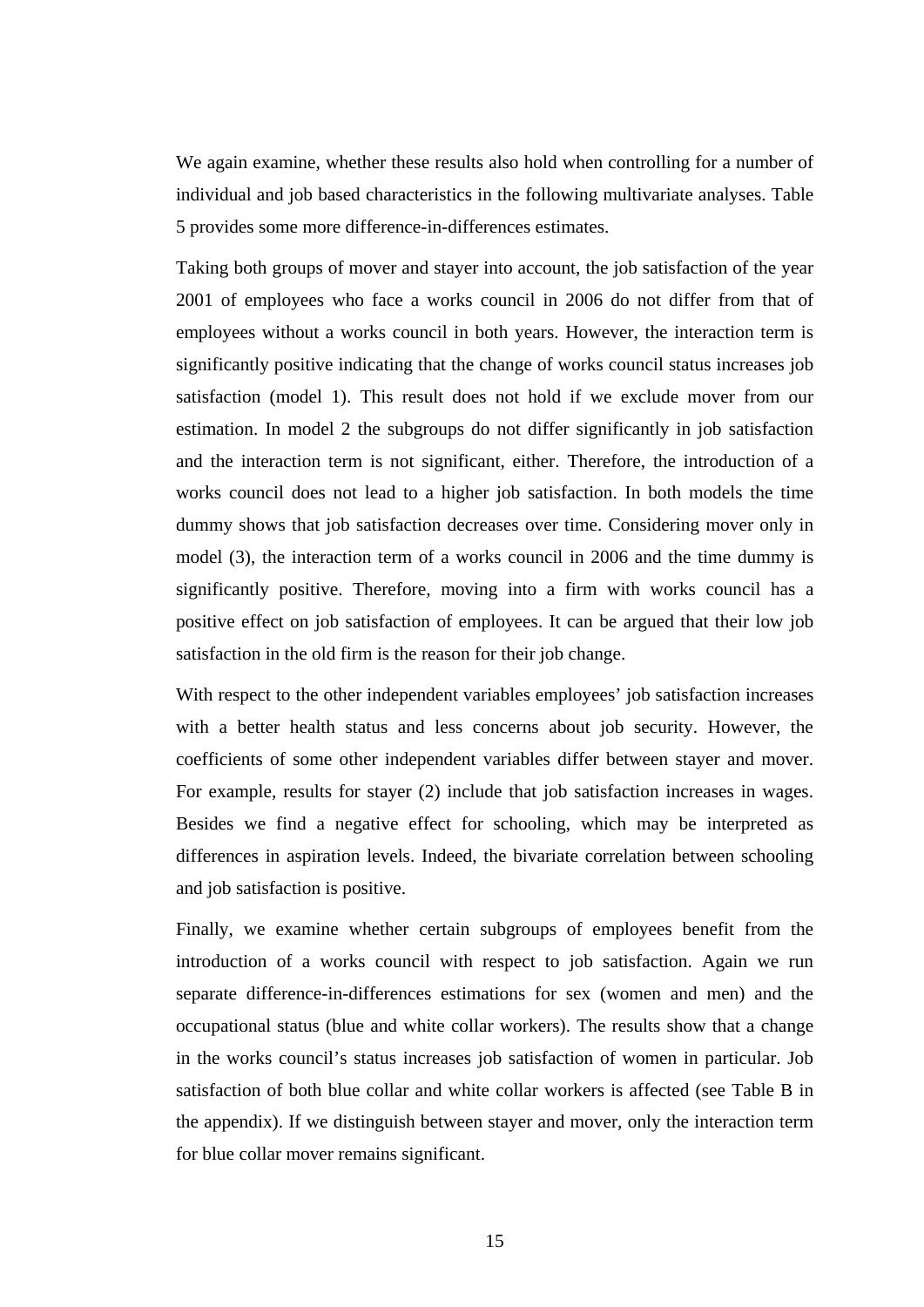| Table 5: Difference-in-differences estimations on job satisfaction |  |  |
|--------------------------------------------------------------------|--|--|
|--------------------------------------------------------------------|--|--|

|                                                              | (1)                   | (2)                  | (3)                  |
|--------------------------------------------------------------|-----------------------|----------------------|----------------------|
|                                                              | Whole sample          | <b>Stayer</b>        | Mover                |
| Works council in 2006                                        | $-0.135$<br>(0.090)   | 0.088<br>(0.113)     | $-0.217$<br>(0.150)  |
| Year = $2006$                                                | $-0.209***(0.054)$    | $-0.312***$ (0.065)  | 0.122<br>(0.120)     |
| Works council in 2006 * 2006                                 | $0.342***(0.117)$     | 0.158<br>(0.147)     | $0.321*$<br>(0.199)  |
| Age                                                          | $-0.020$<br>(0.020)   | $-0.034$<br>(0.026)  | (0.035)<br>$-0.011$  |
| Age-squared * 100                                            | 0.028<br>(0.000)      | 0.043<br>(0.000)     | 0.008<br>(0.000)     |
| Female                                                       | $-0.053$<br>(0.065)   | 0.040<br>(0.077)     | $-0.212*$<br>(0.125) |
| German                                                       | $-0.015$<br>(0.105)   | 0.001<br>(0.135)     | $-0.036$<br>(0.183)  |
| Health status (base category: Bad):                          |                       |                      |                      |
| Not so good                                                  | (0.321)<br>0.068      | (0.364)<br>$-0.051$  | (0.722)<br>0.535     |
| Satisfactory                                                 | 0.468<br>(0.313)      | 0.379<br>(0.353)     | 0.823<br>(0.703)     |
| Good                                                         | $0.853***(0.313)$     | $0.745**$<br>(0.353) | (0.703)<br>1.218*    |
| Very good                                                    | $1.217***(0.324)$     | $1.149***(0.368)$    | $1.542**$<br>(0.716) |
| Marital status                                               | $0.164***(0.056)$     | $0.180***(0.066)$    | (0.102)<br>0.162     |
| Residence in East-Germany                                    | 0.005<br>(0.058)      | $-0.047$<br>(0.071)  | 0.149<br>(0.106)     |
| Years of schooling                                           | $-0.031**$<br>(0.013) | $-0.044***(0.015)$   | 0.010<br>(0.024)     |
| Actual work time per week                                    | $-0.004$<br>(0.003)   | $-0.004$<br>(0.004)  | (0.006)<br>0.002     |
| Blue collar worker                                           | $-0.169***(0.059)$    | $-0.195***(0.070)$   | $-0.098$<br>(0.110)  |
| Fulltime                                                     | $-0.029$<br>(0.095)   | $-0.008$<br>(0.111)  | $-0.175$<br>(0.192)  |
| Monthly gross wage * 100                                     | $0.005*$<br>(0.000)   | $0.009***(0.000)$    | $-0.005$<br>(0.000)  |
| Tenure (in years)                                            | $-0.012***$ (0.004)   | $-0.011**$ (0.004)   | $-0.000$<br>(0.014)  |
| Firm size (base category: 5-19 employees):                   |                       |                      |                      |
| 20 - 199 employees                                           | $-0.057$<br>(0.051)   | $-0.110*$<br>(0.061) | $-0.017$<br>(0.104)  |
| 200 - 1999 employees                                         | $-0.130$<br>(0.085)   | $-0.175*$<br>(0.102) | $-0.072$<br>(0.152)  |
| At least 2000 employees                                      | $-0.003$<br>(0.110)   | $-0.118$<br>(0.143)  | $-0.011$<br>(0.187)  |
| Industry (base category: Public/Private services):           |                       |                      |                      |
| Construction                                                 | (0.102)<br>0.074      | 0.100<br>(0.122)     | (0.200)<br>0.033     |
| Financial/Corporate Services                                 | (0.096)<br>0.050      | 0.141<br>(0.113)     | $-0.142$<br>(0.182)  |
| Manufacturing                                                | $-0.036$<br>(0.089)   | 0.007<br>(0.103)     | $-0.057$<br>(0.175)  |
| Retail/Tourism/Transportation                                | $-0.035$<br>(0.087)   | 0.052<br>(0.104)     | $-0.166$<br>(0.170)  |
| Concerns about job security (base category: Very concerned): |                       |                      |                      |
| Somewhat concerned                                           | $0.452***(0.069)$     | $0.503***(0.084)$    | $0.360***(0.118)$    |
| Not concerned at all                                         | $0.865***(0.077)$     | $0.914***(0.093)$    | $0.817***(0.143)$    |
| Stayer                                                       | $0.176***$ (0.060)    |                      |                      |
| <b>Observations</b>                                          | 2042                  | 1478                 | 564                  |
| McFadden R-squared                                           | 0.06                  | 0.07                 | 0.04                 |

Notes: Robust standard errors in parentheses. \* significant at 10%; \*\* significant at 5%; \*\*\* significant at 1%.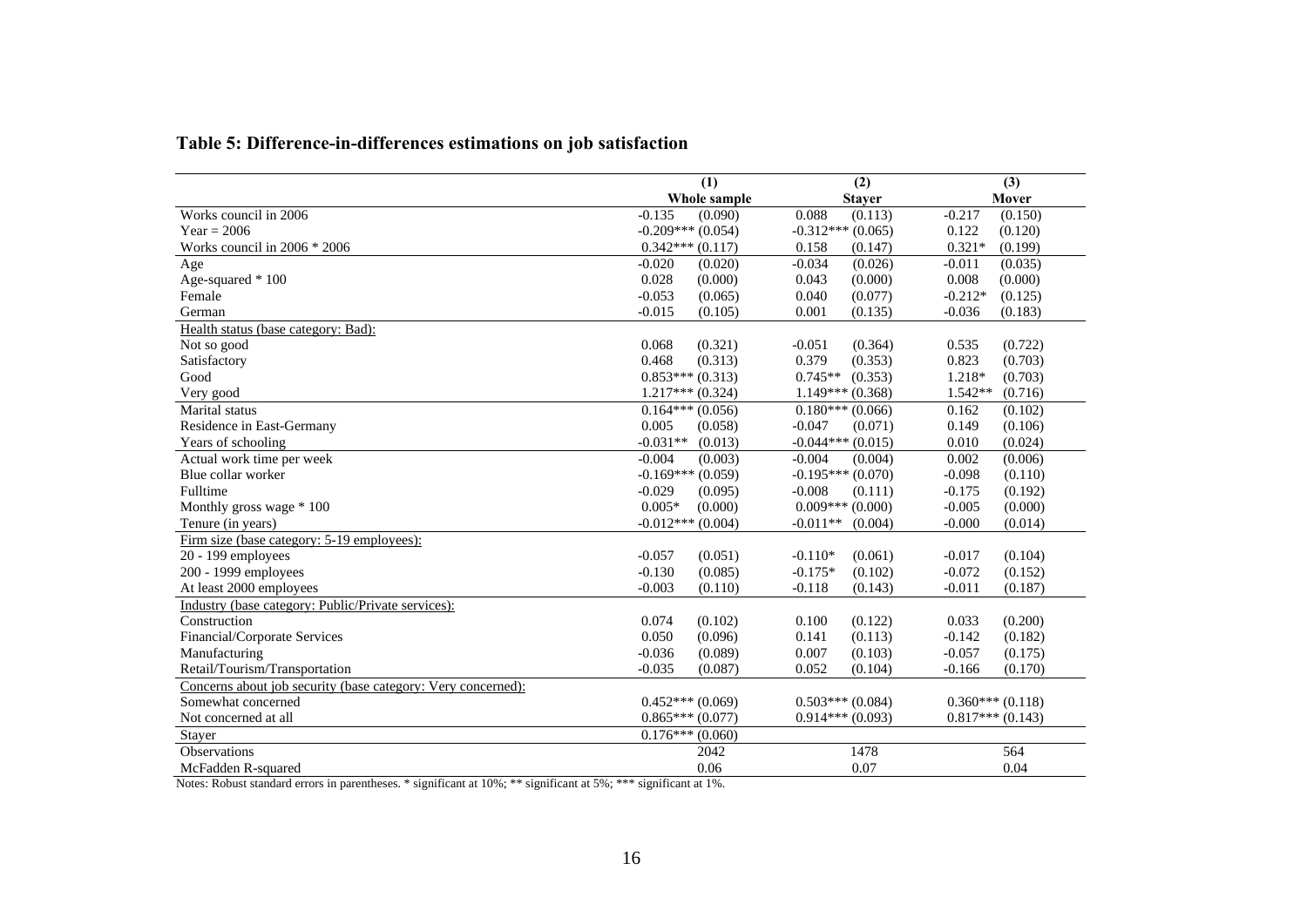Stayer do not benefit significantly. Sample sizes are considerably reduced, though. Therefore, the positive effect of a works council in model 3 is driven by blue collars mover.

To sum up, a change in the works council's status is positively associated with employees' job satisfaction. However, this effect is driven by mover. *Moving to a new firm* with a works council leads to higher reported level of job satisfaction. The *introduction* of a works council in the workplace does not lead to a higher job satisfaction, indicating the relevance of selection effects due to job change.

#### **V. Discussion**

Aiming to discuss the results in more detail, it is necessary to have a closer look on the institutional environment of the German industrial relation system concerning works councils. Codetermination rights of German works councils are laid down in the Works Constitution Act (WCA). The WCA was introduced in 1952 and extended in 1972, 1989 and 2001. According to this law, works councils can be set up in all establishments with five or more permanent employees. They are mandatory, but have to be initiated by the employees so that they are not present in all appropriate establishments. The actual presence of works councils depends on characteristics such as firm size, firm age and the gender composition of the workforce (Addison et al., 2003). In contrast to German unions that bargain at the industry level, works councils act at the establishment level. However, there are close connections between these two institutions. In practice the vast majority of works councilors are union members, although the share has declined over the years (Addison et al., 2007; Goerke and Pannenberg, 2007).

In our empirical analysis we will focus on the years 2001 and 2006, which are the only two years with information on works council's existence in the GSOEP. In July 2001 the most recent reform of the WCA has been enacted. It aims to stimulate works council formation, to strengthen the existing works councils and to improve the efficiency of the works council tools. Also the rights of works councils concerning employment protection, further training and procedures of team working arrangements have been extended (Addison et al. 2004).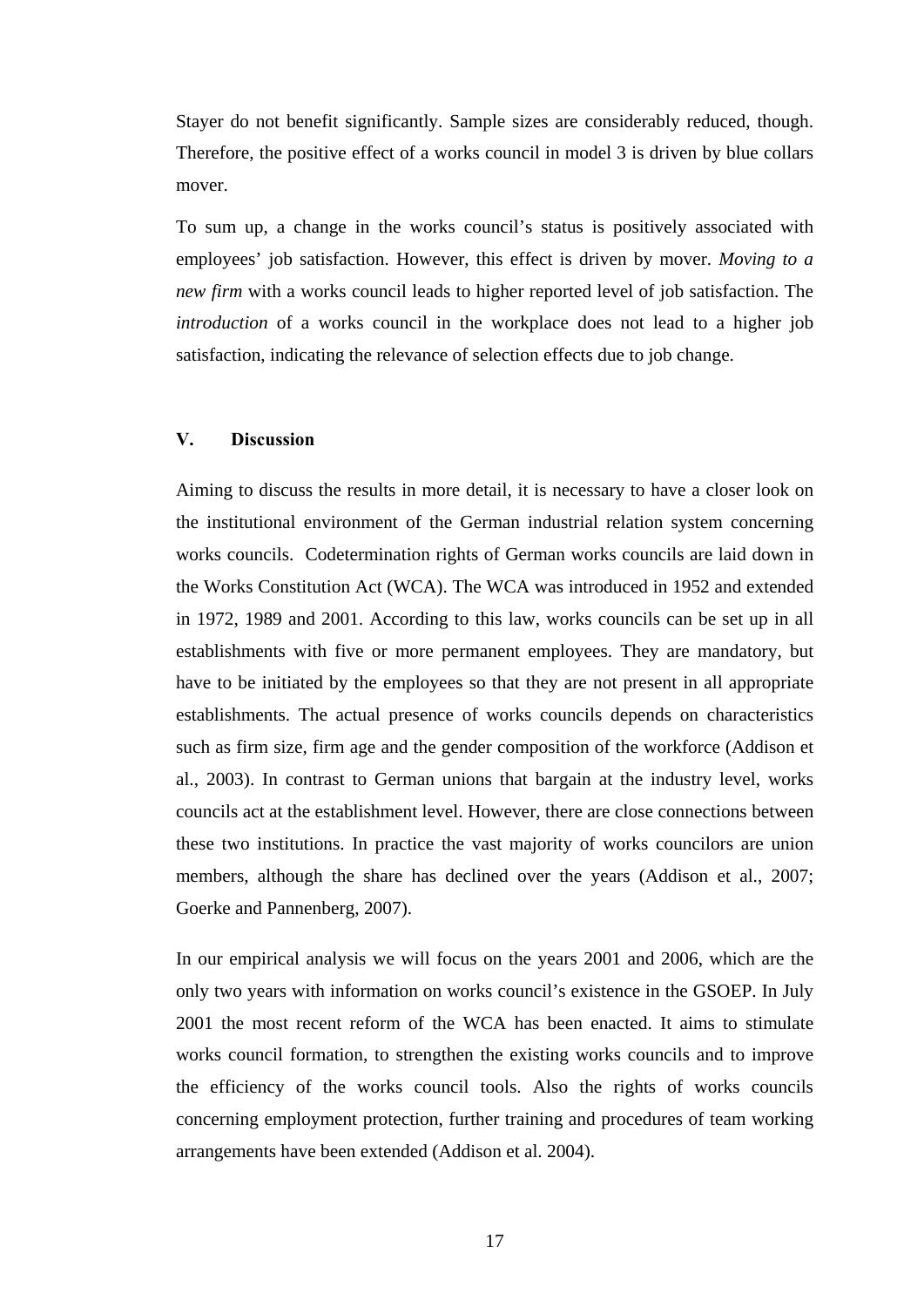Some studies argue that works councils increase wages (e.g. Hübler and Jirjahn, 2003, Addison et al. (2010)). Our examination does not confirm this interrelation. Previous studies use other data sets and/or cross section analyses. Another reason for lacking evidence in this contribution might be that firms, which introduced a works council between 2001 and 2006, already paid higher wages before the introduction occured, so that there is less scope for a further increase. This consideration is in line with our result for stayer. Then, establishing a works council can be rather interpreted as a hint for a workforce's motivation to protect their rents. However, it is not the objective of this study to distinguish between effects concerning the allocation and distribution of rents (see instead Jirjahn, 2009; Beckmann et al., 2010) and we do not examine the effect of works councils on firms' productivity (e.g. Hübler and Jirjahn, 2003; Wagner et al, 2006). Another argument of lacking evidence of works councils' effects on wages is that we do not know exactly the timing of the works councils' introduction If the introduction has been taken place shortly before 2006, there may not be sufficient time for a works council to have an influence on employees' wages.

The same argument may also hold for job satisfaction. However, the effect of implementing a works council may only be transitory and has already been disappeared in 2006. If works councils cannot fulfill employees' expectations or aspirations after an introduction, their job satisfaction will decrease again. This is in line with results from Powdthavee (2010) who examines unions' effects on job satisfaction for the UK. Indeed, workers report, on average, a significant net increase in overall job satisfaction directly after unionization. But shortly after this event, workers' job satisfaction returns to the former level.

We argued above that works councils represent the interests of blue collar workers in particular. We do not find support for this consideration. Some arguments can be given that are based on the institutional characteristics of the German case. First, the amended WCA also strengthens the works councils' influence in matters of employees' training (Addison et al. 2004). Bellmann and Ellguth (2006) show that firms with works councils have a higher training coverage of the workforce. Georgellis and Lange (2007) find particular relevance of training for white collar workers and a positive relationship of employer financed training with job satisfaction. Second, with the recent reform of the WCA the promotion of work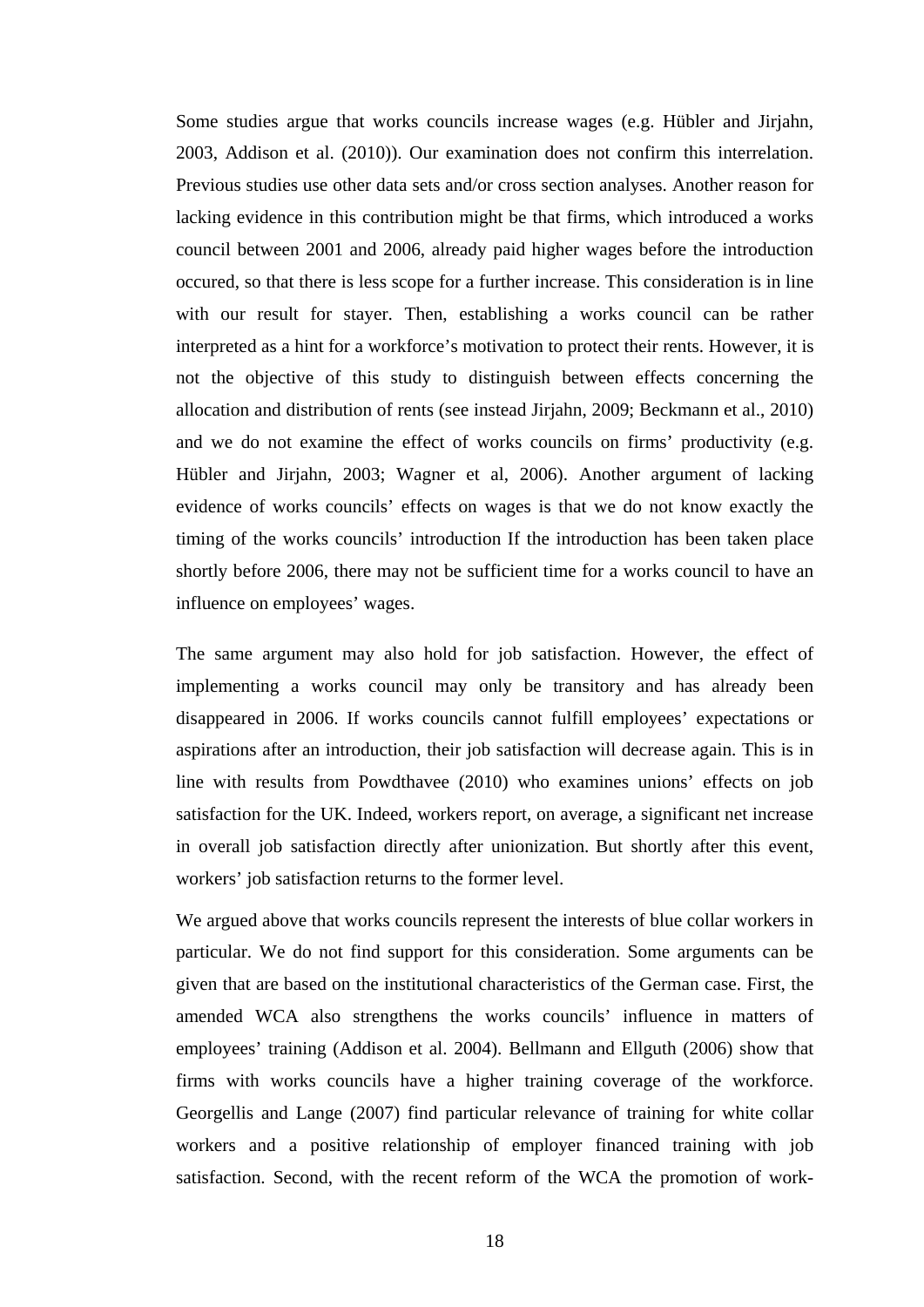family-reconciliation by a works council is explicitly fixed by law. Some studies point out that work-life balance provisions have become more and more important due to changes in family structure and employees' priorities (Brandon and Temple, 2006; Giardini and Kabst, 2008). If such activities are realized in firms, works councils mostly initiate them (Botsch et al., 2006). Also Heywood and Jirjahn (2009) state that family friendly working practices are more likely in firms with works councils. Relevance of part-time work may act as an indicator of the importance of work-life balance. Part-time work is much more and increasingly relevant for white collar workers. Our data show that the share of part-time employees among white collar workers increases from 0.229 in 2001 to 0.242 in 2006 and is more than twice as high as the constant fraction among blue collar workers. Indeed, the results show that not only blue collar workers but also white collars benefit from a change in the works council's status.

#### **VI. Conclusion**

In this paper we examine the possible impact of a change in works council's status on wages and job satisfaction for employees in Germany. Since works councils may affect certain groups of employees in particular, we also analyse subgroups with respect to sex and the occupational status. We focus on the comparison of employees, who do not face a works council over the whole observation period, and those, who do report a change in works council coverage from "no" to "yes". For the first time, we distinguish between mover to firms with works councils and introduction of works councils in firms of employees, who stay at a firm during the observation period.

We do not find a significant effect of changes in works council status on wages. However, difference-in-difference estimates indicate a positive effect on job satisfaction. This result is more pronounced for women than for men. The effect is rather driven by employees, who move to another firm during the observation period. We cannot find particular effects of an introduction of a works council for individuals, who stay at their firm. We do not find find particular effects for blue collar workers compared to white collar employees, either.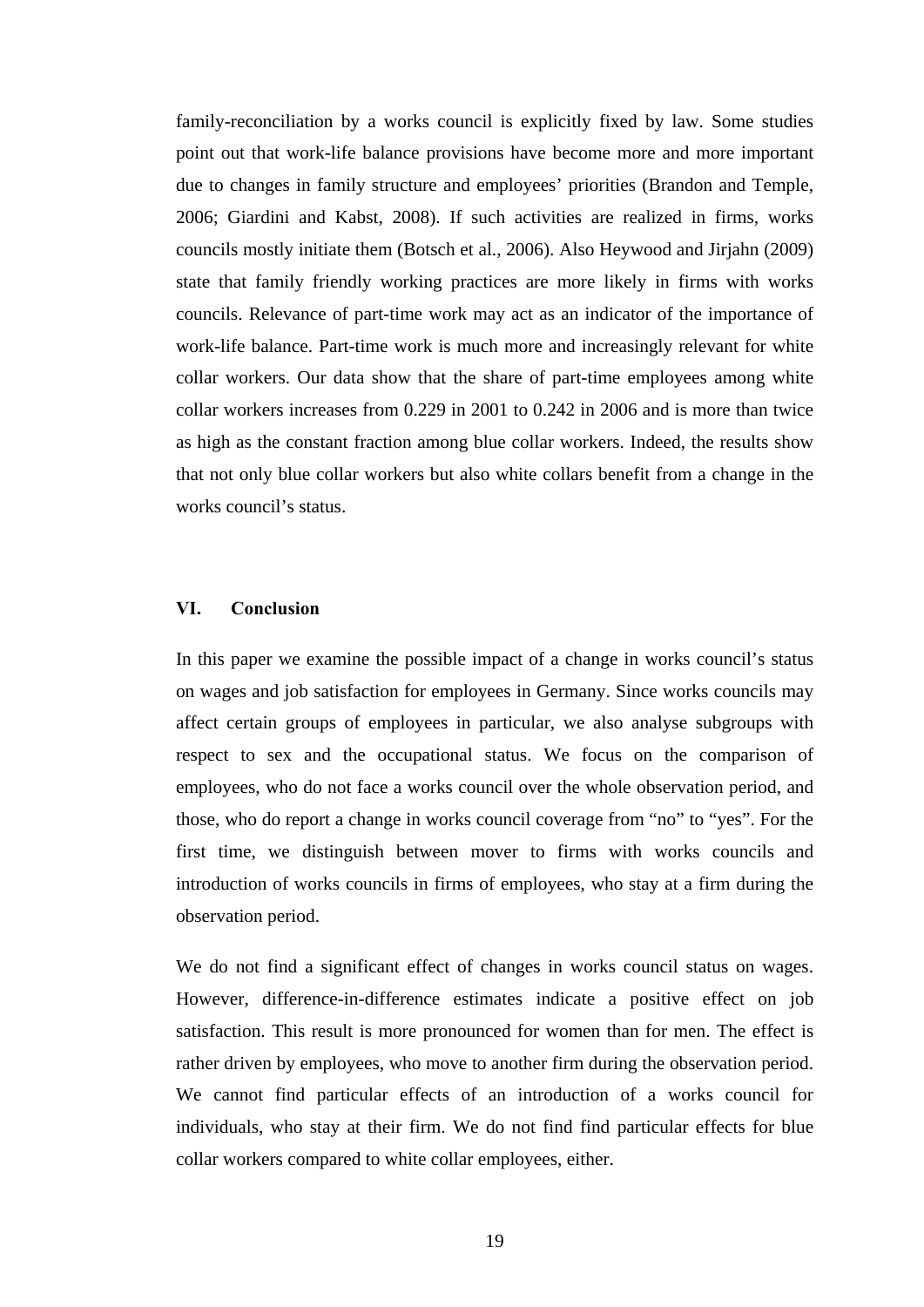As mentioned above, we are not able to examine transitory effects that have already been disappeared or long-term effects that are not yet present due to lack of data. The quality of further research depends on the quality of available data. It would be very useful to implement the question about works councils in the regular yearly questionnaire of the GSOEP or other surveys among individuals. It would then be possible to examine the short and long-term effects of the existence and introduction of works councils in some more detail. As our contribution shows, further research with longitudinal data is also supposed to distinguish between mover and stayer, because of considerable differences of interpreting the results.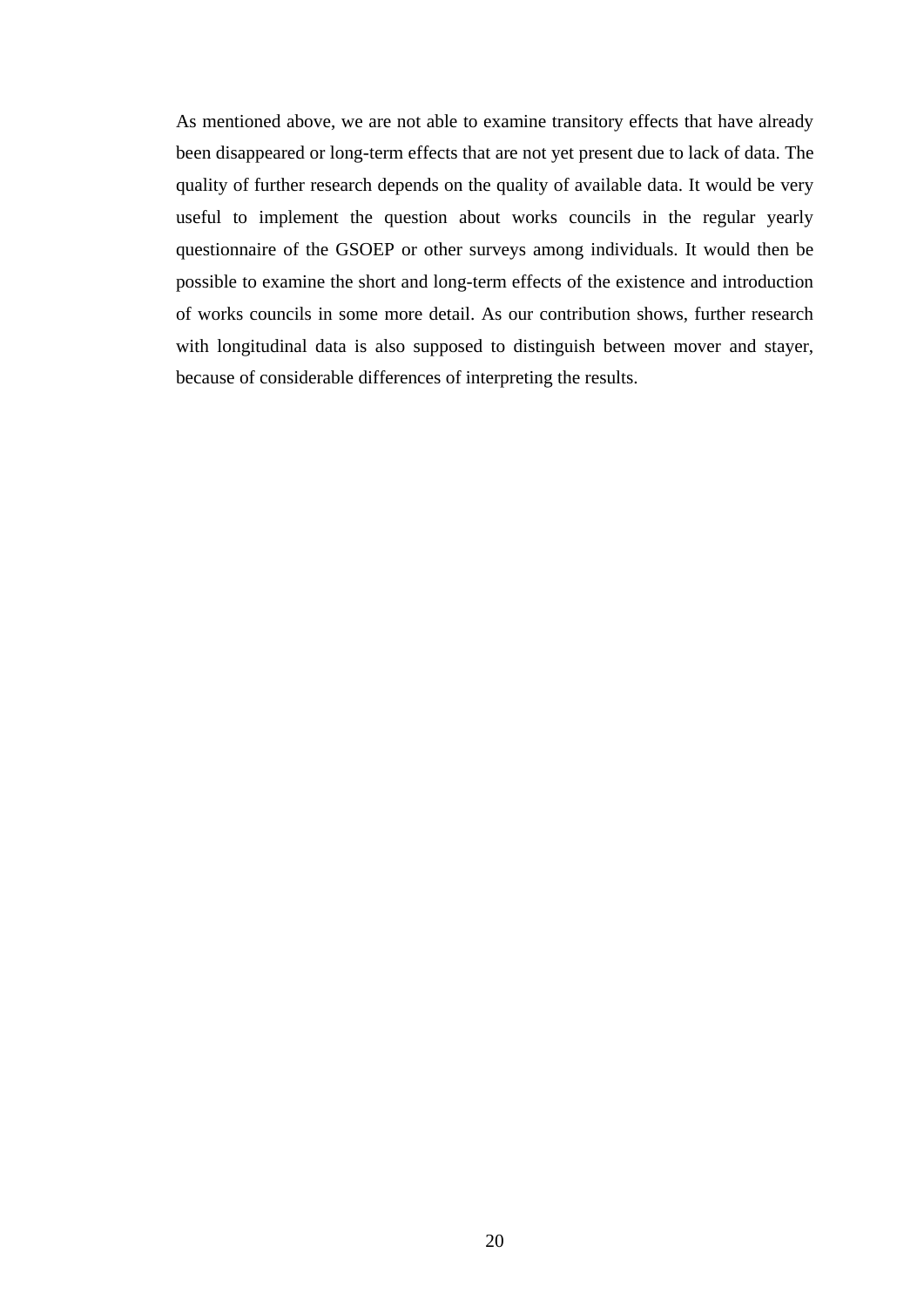#### **References**

Addison, J. T., Schnabel, C. and Wagner, J. (1996) German Works Councils, Profits, and Innovation, Kyklos **49**, 555-582.

Addison, J. T., Siebert W. S., Wagner, J. and Wei, X. (2000) Worker Participation and Firm Performance: Evidence from Germany and Britain, British Journal of Industrial Relations **38**, 7-48.

Addison, J. T., Schnabel, C. and Wagner, J. (2001) Works councils in Germany: their effects on establishment performance, Oxford Economic Papers **53**, 659-694.

Addison, J. T., Bellmann, L., Schnabel, C. and Wagner, J. (2003) German works councils old and new: incidents, coverage and determinants, Schmollers Jahrbuch **123**, 339-358.

Addison, J. T., Bellmann, L., Schnabel, C. and Wagner, J. (2004) The reform of the German Works Constitution Act: a critical assessment, Industrial Relations **43**, 392- 420.

Addison, J. T., Schnabel, C. and Wagner, J. (2007) The (parlous) state of German unions, Journal of Labor Research **28**, 3-18.

Addison, J. T., Teixeira, P. and Zwick, T. (2010) German works councils and the anatomy of wages, Industrial and Labor Relations Review **63**, 247-270.

Artz, B. (2010) The Impact of Union Experience on Job Satisfaction, Industrial Relations **49**, 387-405.

Askildsen, J. E., Jirjahn, U. and Smith, S. C. (2006) Works councils and environmental investment: Theory and evidence from German panel data, Journal of Economic Behavior & Organization **60**, 346-372.

Bayard K., Hellerstein J., Neumark D. and Troske K. (2003) New Evidence on Sex Segregation and Sex Differences in Wages from Matched Employee-Employer Data, Journal of Labor Economics **21**, 887-922.

Beckmann, M., Föhr, S., Kräkel, M. (2010) Rent seeking, employment security, and works councils: theory and evidence for Germany, Schmalenbach Business Review **62**, 2-40.

Bellmann, L. and Ellguth, P. (2006) Verbreitung von Betriebsräten und ihr Einfluss auf die betriebliche Weiterbildung, Jahrbücher für Nationalökonomie und Statistik **226**, 487-504.

Bender, K. A. and Sloane P. J. (1998) Job Satisfaction, Trade Unions, and Exit-Voice. Revisited, Industrial and Labor Relations Review **51**, 222-240.

Borjas, G. J. (1979) Job satisfaction, wages, and unions, The Journal of Human Resources **14**, 21-40.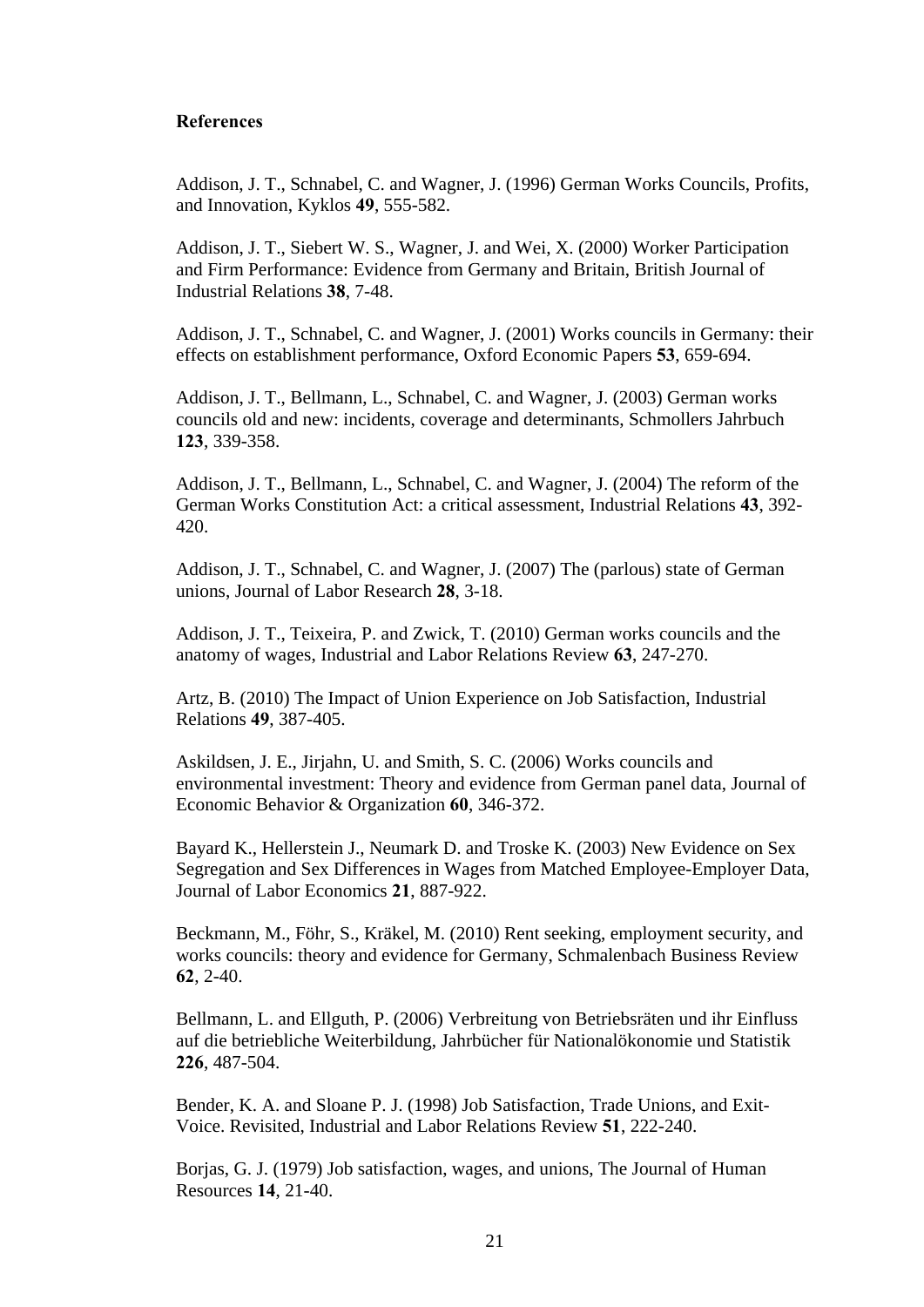Botsch, E., Lindecke, C. and Wagner, A. (2006): Familienfreundlicher Betrieb – ein Blick in die Praxis, WSI-Mitteilungen **59**, 485-491.

Brandon, P. D. and Temple, J. B. (2006) Family provisions at the workplace and their relationship to absenteeism, rentention, and productivity of workers: timely evidence from prior data, Australian Journal of Social Issues **42**, 447-460.

Flabbi, L. (2010) Gender discrimination estimation in a search model with matching and bargaining, International Economic Review **51**, 745-783.

Frege C. M. (2002) A Critical Assessment of the Theoretical and Empirical Research on German Works Councils, British Journal of Industrial Relations **40**, 221-248.

Freeman, R. B. (1978) Job Satisfaction as an Economic Variable, American Economic Review **68**, 135-141.

Freeman, R. B. and Medoff, J. (1984) What Do Unions Do?, Basic Books, New York.

Freeman, R. B. and Lazear, E. P. (1995) An economic analysis of works councils, in Works Councils – Consultation, Representation and Cooperation in Industrial Relations, (Eds) J. Rogers and W. Streeck, University of Chicago Press, Chicago, pp. 27-50.

Freeman, R. B. and Rogers, J. (1999) What Workers Want, ILR Press, Ithaca.

Frey, B., Benz, M. and Stutzer, A. (2004) Introducing procedural utility: not only what, but also how matters, Journal of Institutional and Theoretical Economics **160**, 377-401.

Gardeazabal, J. and Ugidos, A. (2005) Gender wage discrimination at quantiles, Journal of Population Economics **18**, 165-179.

Gartner, H. and Stephan, G. (2004) How collective contracts and works councils reduce the gender wage gap, IAB Discussion Paper No 200407.

Georgellis, Y. and Lange, T. (2007) Participation in continuous, on-the-job training and the impact on job satisfaction: longitudinal evidence from the German labour market, The International Journal of Human Resource Management **18**, 969-985.

Giardini, A. and Kabst, R. (2008) Effects of work-family human resource practices: a longitudinal perspective, The International Journal of Human Resource Management **19**, 2079-2094.

Goerke, L. and Pannenberg, M. (2007) Trade union membership and works councils in West Germany, Industrielle Beziehungen **14**, 154-175.

Hammer T. H. and Avgar A. (2005) The impact of unions on job satisfaction, organizational commitment and turnover, Journal of Labor Research **26**, 241–266.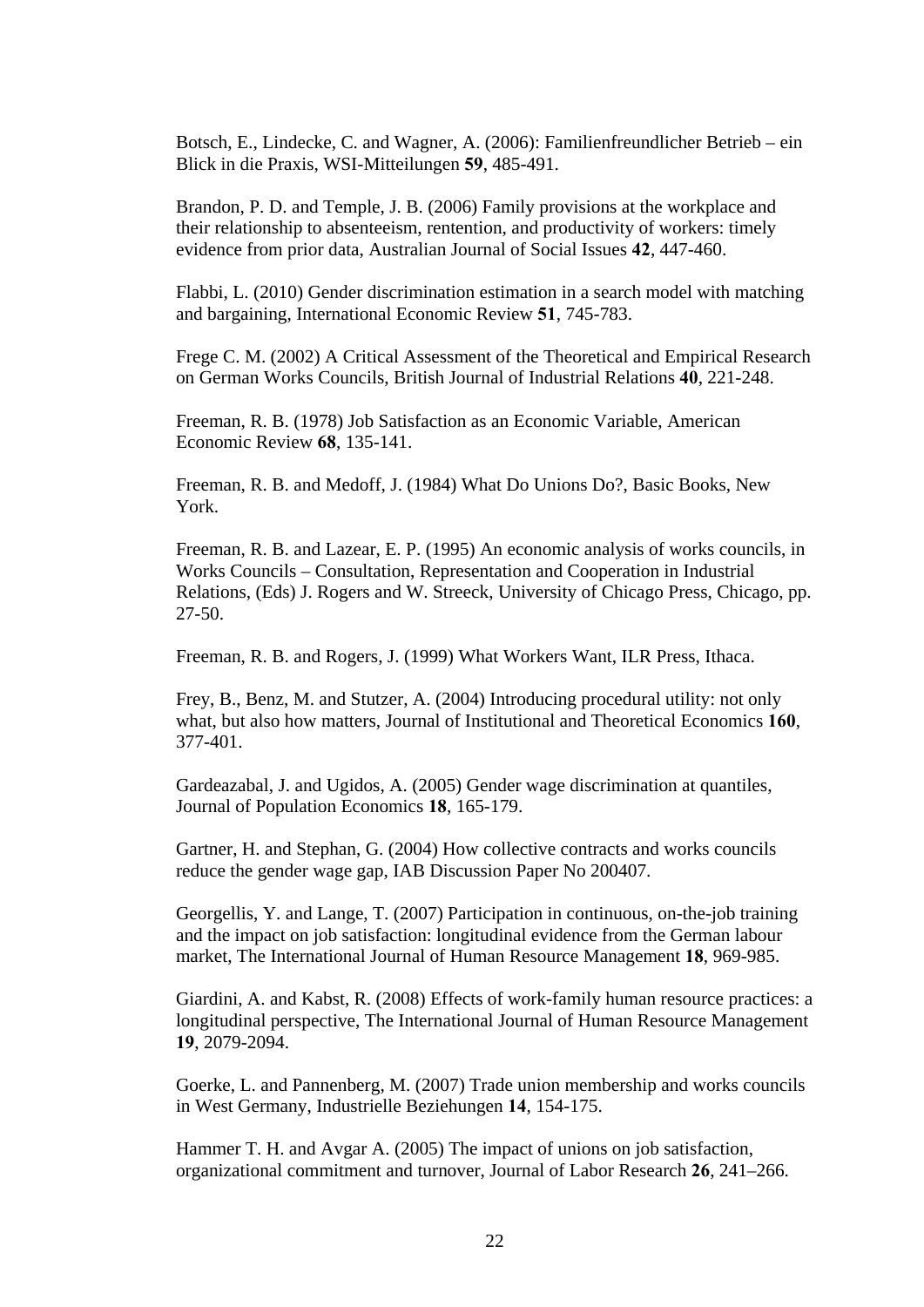Heinze, A. and Wolf, E. (2010) The intra-firm gender wage gap: a new view on wage differentials based on linked employer-employee data, Journal of Population Economics **23**, 851-879.

Heywood, J. S., Hübler, O. and Jirjahn, U. (1998) Variable Payment Schemes and Industrial Relations: Evidence from Germany, Kyklos **51**, 237-257.

Heywood, J. S. and Jirjahn, U. (2002) Payment schemes and gender in Germany, Industrial and Labor Relations Review **56**, 44-64.

Heywood, J. S. and Jirjahn, U. (2009) Family-friendly practices and worker representation in Germany, Industrial Relations **48**, 121-145.

Hirschman, A. (1970) Exit, Voice and Loyality. Responses to Decline in Firms, Organizations and States, Harvard University Press, Cambridge.

Hübler, O. and Jirjahn U. (2003) Works councils and collective bargaining in Germany: the impact on productivity and wages, Scottish Journal of Political Economy **50**, 471-491.

Jirjahn, U. (2009) The introduction of works councils in German establishments – rent seeking or rent protection?, British Journal of Industrial Relations **47**, 521-545.

Jirjahn, U. (2010) Works councils and employment growth in German establishments, Cambridge Journal of Economics **34**, 475-500.

Jirjahn, U. and Tsertsvadze, G. (2006) Betriebsräte und Arbeitszufriedenheit, Jahrbücher für Nationalökonomie und Statistik **226**, 537-561.

Jirjahn, U. and Kraft, K. (2007) Intra-firm wage dispersion and firm performance  $-\text{i}s$ there a union relationship?, Kyklos **60**, 231-253.

Kraft, K. and Lang, J. (2008) The causes and consequences of adopting a works council, Jahrbücher für Nationalökonomie und Statistik **228**, 512-532.

Laffont, J. J. and Tirole, J. (1988) The dynamics of incentive contracts, Econometrica **56**, 1153-1175.

Light, A. and Ureta, M. (1990) Gender differences in wages and job turnover among continuously employed workers, American Economic Review **80**, 293-297.

Mincer, J. (1974) in Schooling, experience, and earnings, Columbia University Press, New York.

Nergaard, K., Dølvik, J. E., Marginson, P., Díaz, J. A. and Bechter, B. (2009) Engaging with Variable Pay: A Comparative Study of the Metal Industry, European Journal of Industrial Relations **15**, 125-146.

Phipps, S., Burton, P., Lethbridge, L. (2001) In and out of the labour market:longterm income consequences of child-related interruptions to women's paid work, Canadian Journal of Economics **34**, 411-429.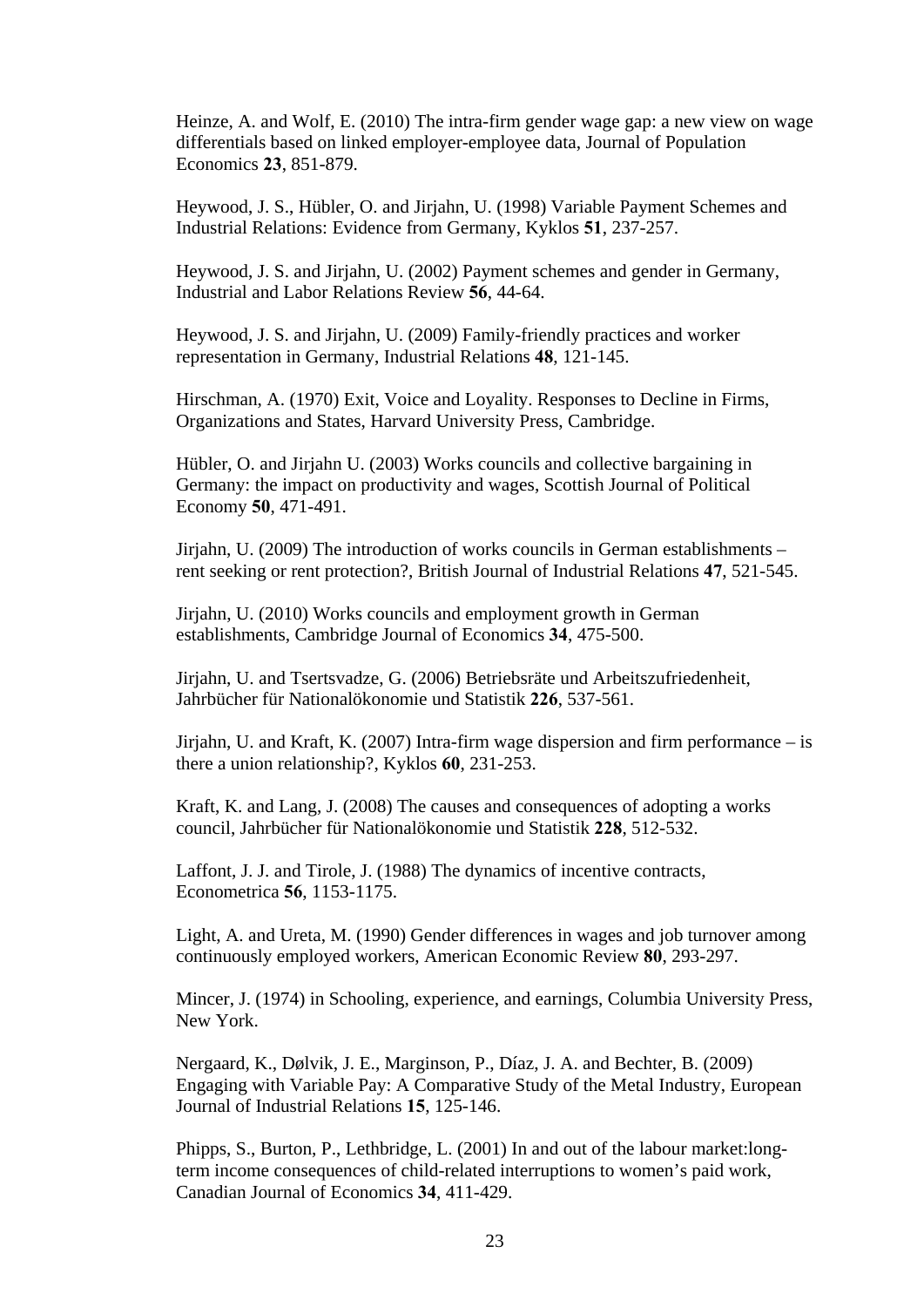Powdthavee, N. (2010) Anticipation, free-rider problem, and adaptation to trade union: re-examining the curious case of dissatisfied union members, Industrial and Labor Relations Review, forthcoming.

Schnabel, C. and Wagner, J. (2001) Verbreitung und Bestimmungsgründe verschiedener Formen der Arbeitnehmerpartizipation in Industriebetrieben, Industrielle Beziehungen **8**, 445-462.

Wagner, J., Schank, T., Schnabel, C. and Addison, J. T. (2006) Works councils, labor productivity and plant heterogeneity: first evidence from quantile regressions, Jahrbücher für Nationalökonomie und Statistik **226**, 505-518.

Wooldridge, J. (2002) Econometric analysis of cross section and panel data, MIT Press, Cambridge.

Zwick, T. (2004) Employee participation and productivity, Labour Economics **11**, 715-740.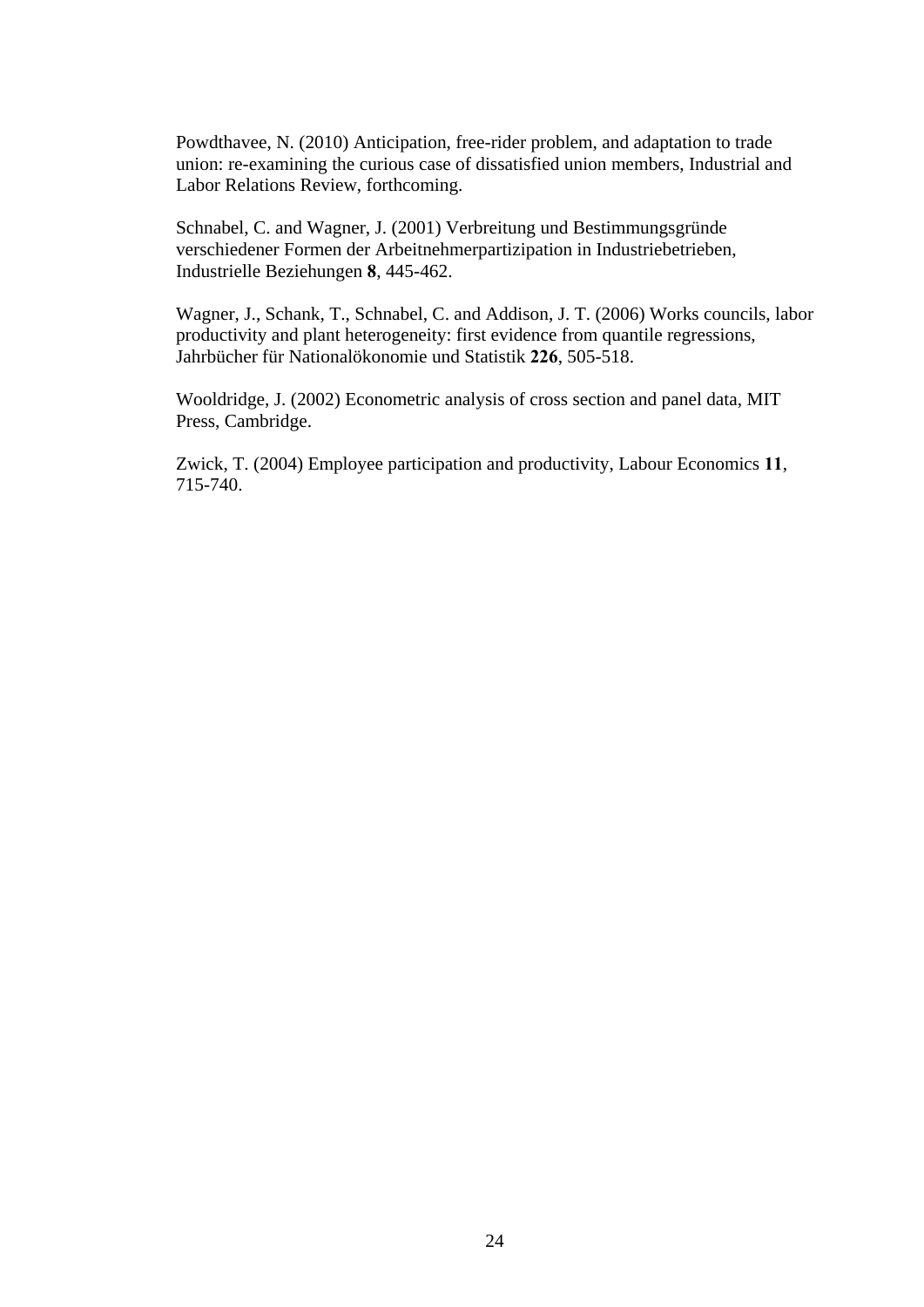## **Appendix**

|                      |                                                      | (1)<br>Whole sample                           | (2)<br><b>Stayer</b>                        | (3)<br>Mover                             |
|----------------------|------------------------------------------------------|-----------------------------------------------|---------------------------------------------|------------------------------------------|
|                      | Works council in 2006                                | $0.021$ $(0.020)$                             | $0.042*$<br>(0.026)                         | $-0.004(0.033)$                          |
| Women                | $Year = 2006$<br>Works council in $2006 * 2006$<br>N | $0.006$ $(0.012)$<br>$0.002$ $(0.028)$<br>860 | 0.001<br>(0.014)<br>0.005<br>(0.038)<br>642 | 0.022(0.027)<br>$0.002$ $(0.046)$<br>218 |
|                      | Works council in 2006                                | $0.078$ $(0.015)$                             | 0.010<br>(0.018)                            | $0.009$ $(0.026)$                        |
| Men                  | $Year = 2006$                                        | $-0.005(0.008)$                               | $-0.005$<br>(0.010)                         | 0.007(0.020)                             |
|                      | Works council in $2006 * 2006$                       | $0.022$ $(0.021)$                             | 0.015<br>(0.025)                            | 0.023(0.039)                             |
|                      | N                                                    | 1182                                          | 836                                         | 346                                      |
|                      | Works council in 2006                                | $0.023*$ (0.013)                              | $0.044***(0.014)$                           | $-0.004(0.025)$                          |
| Blue collar workers  | $Year = 2006$                                        | $-0.009$ $(0.010)$                            | $-0.007$<br>(0.012)                         | 0.001(0.019)                             |
|                      | Works council in $2006 * 2006$                       | $0.006$ $(0.020)$                             | $-0.006$<br>(0.025)                         | $0.007$ $(0.036)$                        |
|                      | N                                                    | 825                                           | 579                                         | 246                                      |
|                      | Works council in 2006                                | $0.011$ $(0.019)$                             | 0.012<br>(0.026)                            | 0.007(0.031)                             |
| White collar workers | $Year = 2006$                                        | $0.007$ $(0.010)$                             | 0.002<br>(0.011)                            | 0.021(0.025)                             |
|                      | Works council in $2006 * 2006$                       | $0.018$ $(0.025)$                             | 0.023<br>(0.034)                            | 0.017(0.043)                             |
|                      | N                                                    | 1217                                          | 899                                         | 318                                      |

### **Table A: Difference-in-differences regressions on wages with respect to certain subgroups**

Notes: Robust standard errors in parentheses. \* significant at 10%; \*\* significant at 5%; \*\*\* significant at 1%.

Other independent variables included.